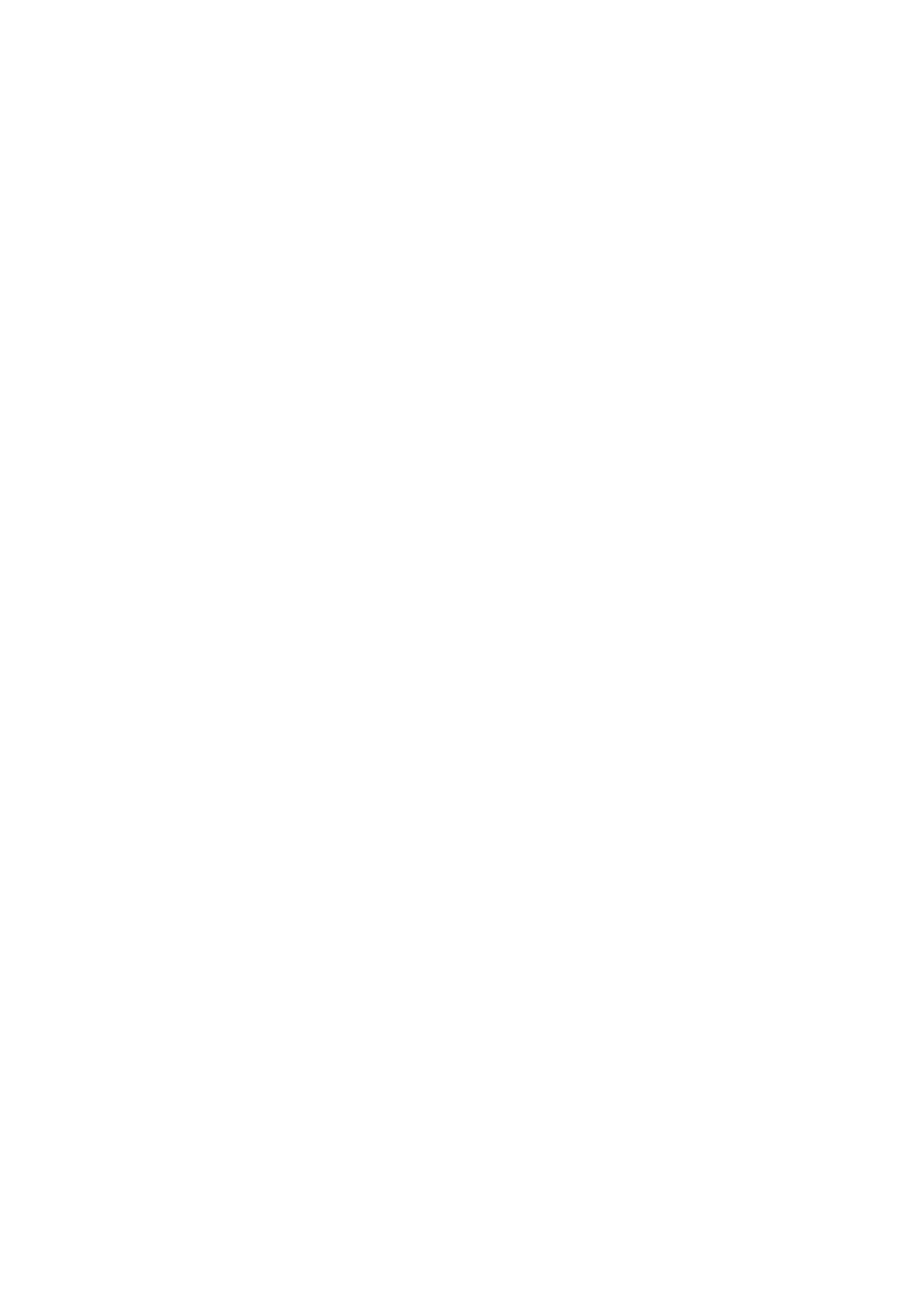| <b>DISTRICT: Dhading</b> | $[30]$           | V.D.C./MUNICIPALITY: Aginchok |             |               |
|--------------------------|------------------|-------------------------------|-------------|---------------|
| <b>WARD</b>              | <b>HOUSEHOLD</b> | <b>POPULATION</b>             |             |               |
|                          |                  | <b>TOTAL</b>                  | <b>MALE</b> | <b>FEMALE</b> |
|                          | 157              | 601                           | 263         | 338           |
| 2                        | 61               | 278                           | 122         | 156           |
| З                        | 89               | 372                           | 164         | 208           |
|                          | 91               | 352                           | 160         | 192           |
| 5                        | 81               | 293                           | 125         | 168           |
| 6                        | 160              | 653                           | 270         | 383           |
|                          | 88               | 400                           | 171         | 229           |
| 8                        | 83               | 344                           | 146         | 198           |
| 9                        | 63               | 287                           | 118         | 169           |
| <b>TOTAL</b>             | 873              | 3,580                         | 1,539       | 2,041         |

| <b>DISTRICT: Dhading</b> | $[30]$           |                   | V.D.C./MUNICIPALITY: Baireni | [2]           |
|--------------------------|------------------|-------------------|------------------------------|---------------|
| <b>WARD</b>              | <b>HOUSEHOLD</b> | <b>POPULATION</b> |                              |               |
|                          |                  | <b>TOTAL</b>      | <b>MALE</b>                  | <b>FEMALE</b> |
|                          | 159              | 750               | 382                          | 368           |
| 2                        | 92               | 481               | 233                          | 248           |
| 3                        | 146              | 687               | 341                          | 346           |
| Δ                        | 190              | 1.008             | 468                          | 540           |
| 5                        | 205              | 1,041             | 494                          | 547           |
| 6                        | 199              | 1.049             | 521                          | 528           |
|                          | 445              | 2,179             | 1,074                        | 1,105         |
| 8                        | 688              | 3,381             | 1,751                        | 1,630         |
| 9                        | 671              | 2,793             | 1,366                        | 1,427         |
| <b>TOTAL</b>             | 2,795            | 13,369            | 6,630                        | 6,739         |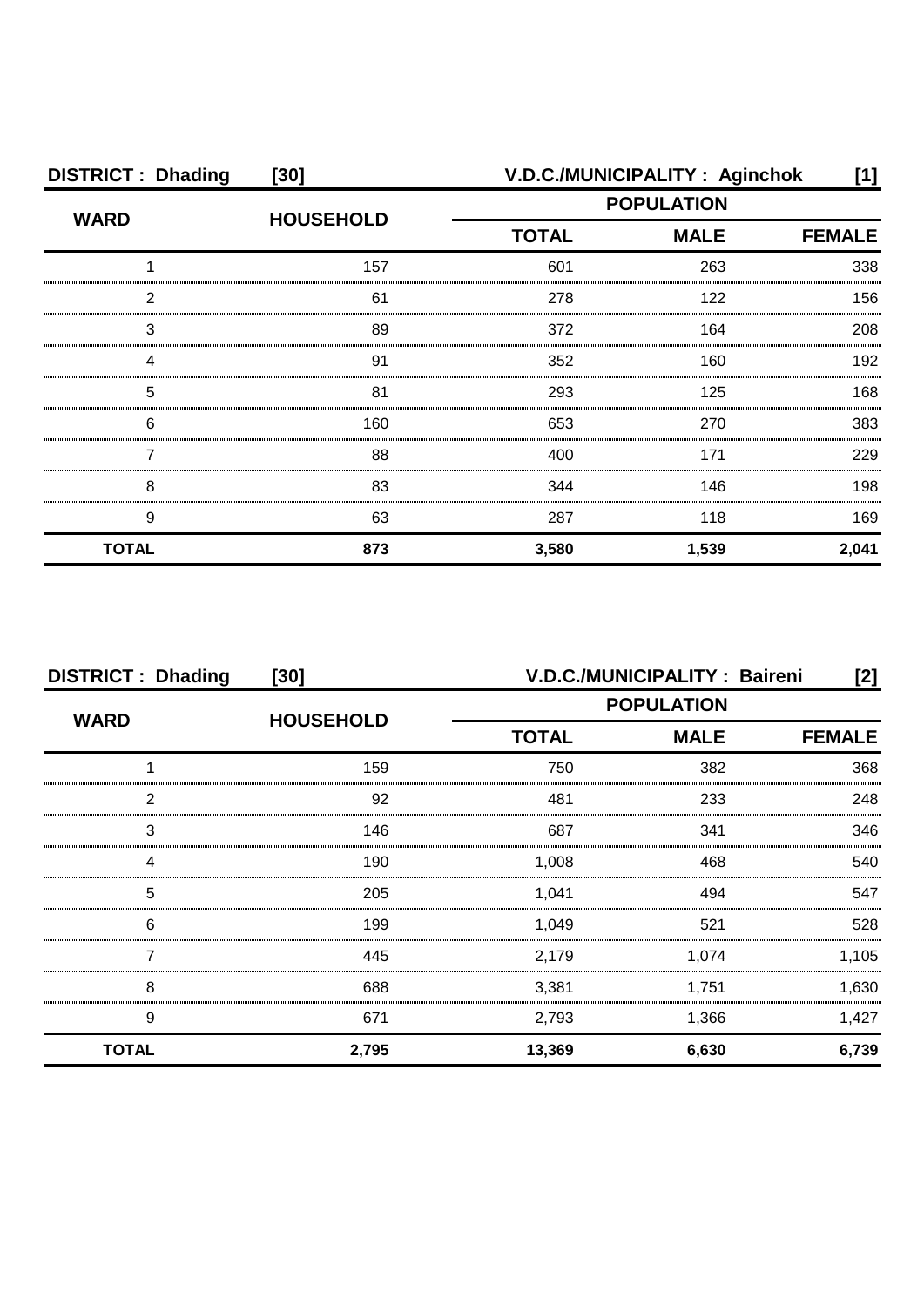| <b>DISTRICT: Dhading</b> | $[30]$           | V.D.C./MUNICIPALITY: Baseri                                                                                                                                                              |       |       |  |
|--------------------------|------------------|------------------------------------------------------------------------------------------------------------------------------------------------------------------------------------------|-------|-------|--|
| <b>WARD</b>              | <b>HOUSEHOLD</b> | [3]<br><b>POPULATION</b><br><b>MALE</b><br><b>TOTAL</b><br><b>FEMALE</b><br>398<br>178<br>160<br>376<br>372<br>158<br>429<br>185<br>491<br>212<br>149<br>300<br>236<br>550<br>441<br>193 |       |       |  |
|                          |                  |                                                                                                                                                                                          |       |       |  |
|                          | 95               |                                                                                                                                                                                          |       | 220   |  |
| 2                        | 87               |                                                                                                                                                                                          |       | 216   |  |
| 3                        | 86               |                                                                                                                                                                                          |       | 214   |  |
|                          | 106              |                                                                                                                                                                                          |       | 244   |  |
| 5                        | 110              |                                                                                                                                                                                          |       | 279   |  |
| 6                        | 62               |                                                                                                                                                                                          |       | 151   |  |
|                          | 128              |                                                                                                                                                                                          |       | 314   |  |
| 8                        | 113              |                                                                                                                                                                                          |       | 248   |  |
| 9                        | 72               | 303                                                                                                                                                                                      | 138   | 165   |  |
| <b>TOTAL</b>             | 859              | 3,660                                                                                                                                                                                    | 1,609 | 2,051 |  |

| <b>DISTRICT: Dhading</b><br>$[30]$ |                  | V.D.C./MUNICIPALITY: Benighat<br>[4] |             |               |
|------------------------------------|------------------|--------------------------------------|-------------|---------------|
|                                    |                  | <b>POPULATION</b>                    |             |               |
| <b>WARD</b>                        | <b>HOUSEHOLD</b> | <b>TOTAL</b>                         | <b>MALE</b> | <b>FEMALE</b> |
|                                    | 531              | 2,010                                | 1,045       | 965           |
| っ                                  | 112              | 612                                  | 291         | 321           |
| 3                                  | 122              | 637                                  | 303         | 334           |
|                                    | 98               | 483                                  | 231         | 252           |
| 5                                  | 254              | 1,332                                | 671         | 661           |
| 6                                  | 107              | 482                                  | 243         | 239           |
|                                    | 254              | 1,117                                | 541         | 576           |
| 8                                  | 404              | 1,771                                | 863         | 908           |
| 9                                  | 241              | 1,273                                | 666         | 607           |
| <b>TOTAL</b>                       | 2,123            | 9,717                                | 4,854       | 4,863         |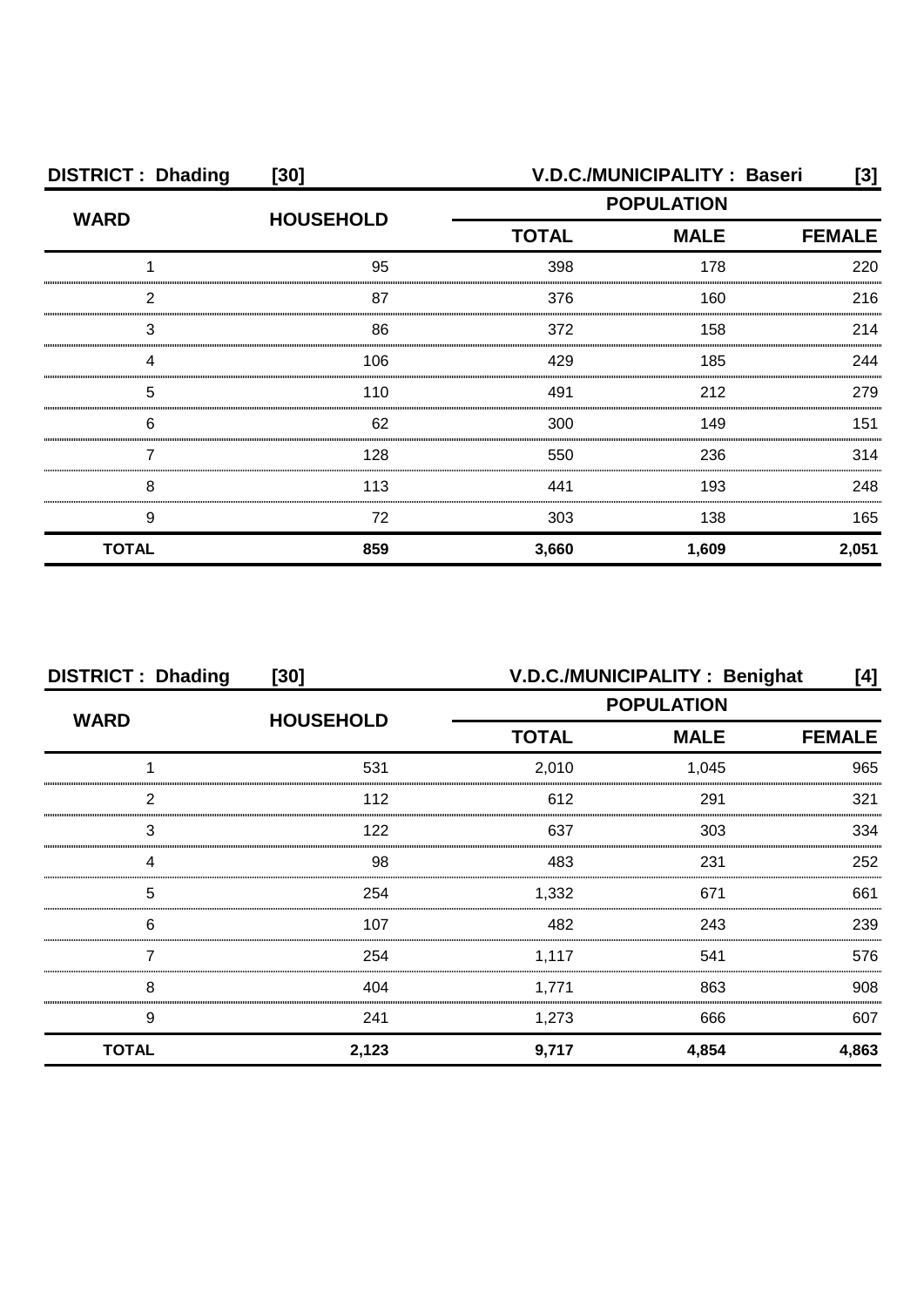| <b>DISTRICT: Dhading</b> | $[30]$           | V.D.C./MUNICIPALITY: Bhumesthan |       |               |  |
|--------------------------|------------------|---------------------------------|-------|---------------|--|
| <b>WARD</b>              | <b>HOUSEHOLD</b> | <b>POPULATION</b>               |       |               |  |
|                          |                  | <b>TOTAL</b><br><b>MALE</b>     |       | <b>FEMALE</b> |  |
|                          | 144              | 682                             | 334   | 348           |  |
| റ                        | 203              | 1,072                           | 549   | 523           |  |
| 3                        | 230              | 1.066                           | 524   | 542           |  |
|                          | 358              | 1,757                           | 865   | 892           |  |
| 5                        | 120              | 609                             | 292   | 317           |  |
| 6                        | 268              | 1,398                           | 708   | 690           |  |
|                          | 267              | 1,417                           | 688   | 729           |  |
| 8                        | 297              | 1,424                           | 695   | 729           |  |
| 9                        | 258              | 1,361                           | 668   | 693           |  |
| <b>TOTAL</b>             | 2,145            | 10,786                          | 5,323 | 5,463         |  |

| <b>DISTRICT: Dhading</b> | $[30]$           |                   | V.D.C./MUNICIPALITY: Budhathum | [6]           |
|--------------------------|------------------|-------------------|--------------------------------|---------------|
| <b>WARD</b>              | <b>HOUSEHOLD</b> | <b>POPULATION</b> |                                |               |
|                          |                  | <b>TOTAL</b>      | <b>MALE</b>                    | <b>FEMALE</b> |
|                          | 88               | 457               | 171                            | 286           |
| 2                        | 93               | 452               | 182                            | 270           |
| 3                        | 65               | 299               | 122                            | 177           |
| Δ                        | 83               | 341               | 145                            | 196           |
| 5                        | 158              | 614               | 274                            | 340           |
| 6                        | 79               | 319               | 138                            | 181           |
|                          | 104              | 448               | 177                            | 271           |
| 8                        | 70               | 260               | 99                             | 161           |
| 9                        | 126              | 542               | 235                            | 307           |
| <b>TOTAL</b>             | 866              | 3,732             | 1,543                          | 2,189         |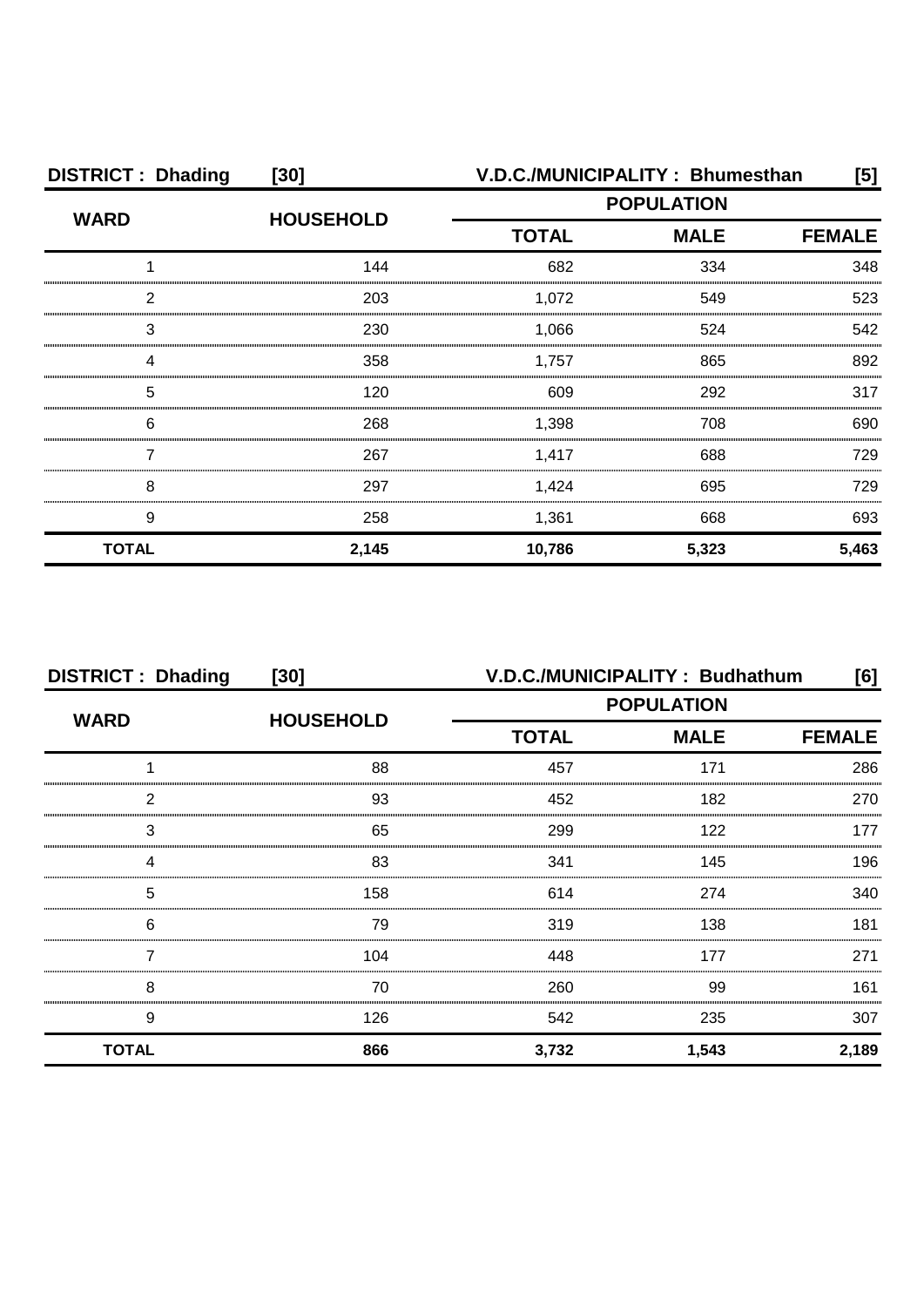| <b>DISTRICT: Dhading</b> | $[30]$           | V.D.C./MUNICIPALITY: Chainpur |             |               |
|--------------------------|------------------|-------------------------------|-------------|---------------|
| <b>WARD</b>              | <b>HOUSEHOLD</b> | <b>POPULATION</b>             |             |               |
|                          |                  | <b>TOTAL</b>                  | <b>MALE</b> | <b>FEMALE</b> |
|                          | 216              | 832                           | 369         | 463           |
| 2                        | 193              | 799                           | 352         | 447           |
| 3                        | 163              | 691                           | 283         | 408           |
|                          | 140              | 588                           | 266         | 322           |
| 5                        | 132              | 541                           | 245         | 296           |
| 6                        | 168              | 640                           | 279         | 361           |
|                          | 182              | 785                           | 318         | 467           |
| 8                        | 186              | 883                           | 401         | 482           |
| 9                        | 134              | 590                           | 234         | 356           |
| <b>TOTAL</b>             | 1,514            | 6,349                         | 2,747       | 3,602         |

| <b>DISTRICT: Dhading</b> | $[30]$           | V.D.C./MUNICIPALITY: Chhatredeurali          |       |       |  |
|--------------------------|------------------|----------------------------------------------|-------|-------|--|
| <b>WARD</b>              | <b>HOUSEHOLD</b> | <b>POPULATION</b>                            |       |       |  |
|                          |                  | <b>TOTAL</b><br><b>MALE</b><br><b>FEMALE</b> |       |       |  |
|                          | 147              | 627                                          | 301   | 326   |  |
| 2                        | 155              | 774                                          | 375   | 399   |  |
| 3                        | 180              | 771                                          | 352   | 419   |  |
|                          | 198              | 993                                          | 469   | 524   |  |
| 5                        | 145              | 763                                          | 357   | 406   |  |
| 6                        | 238              | 1,033                                        | 506   | 527   |  |
|                          | 169              | 737                                          | 379   | 358   |  |
| 8                        | 157              | 705                                          | 326   | 379   |  |
| 9                        | 266              | 1,284                                        | 600   | 684   |  |
| <b>TOTAL</b>             | 1,655            | 7,687                                        | 3,665 | 4,022 |  |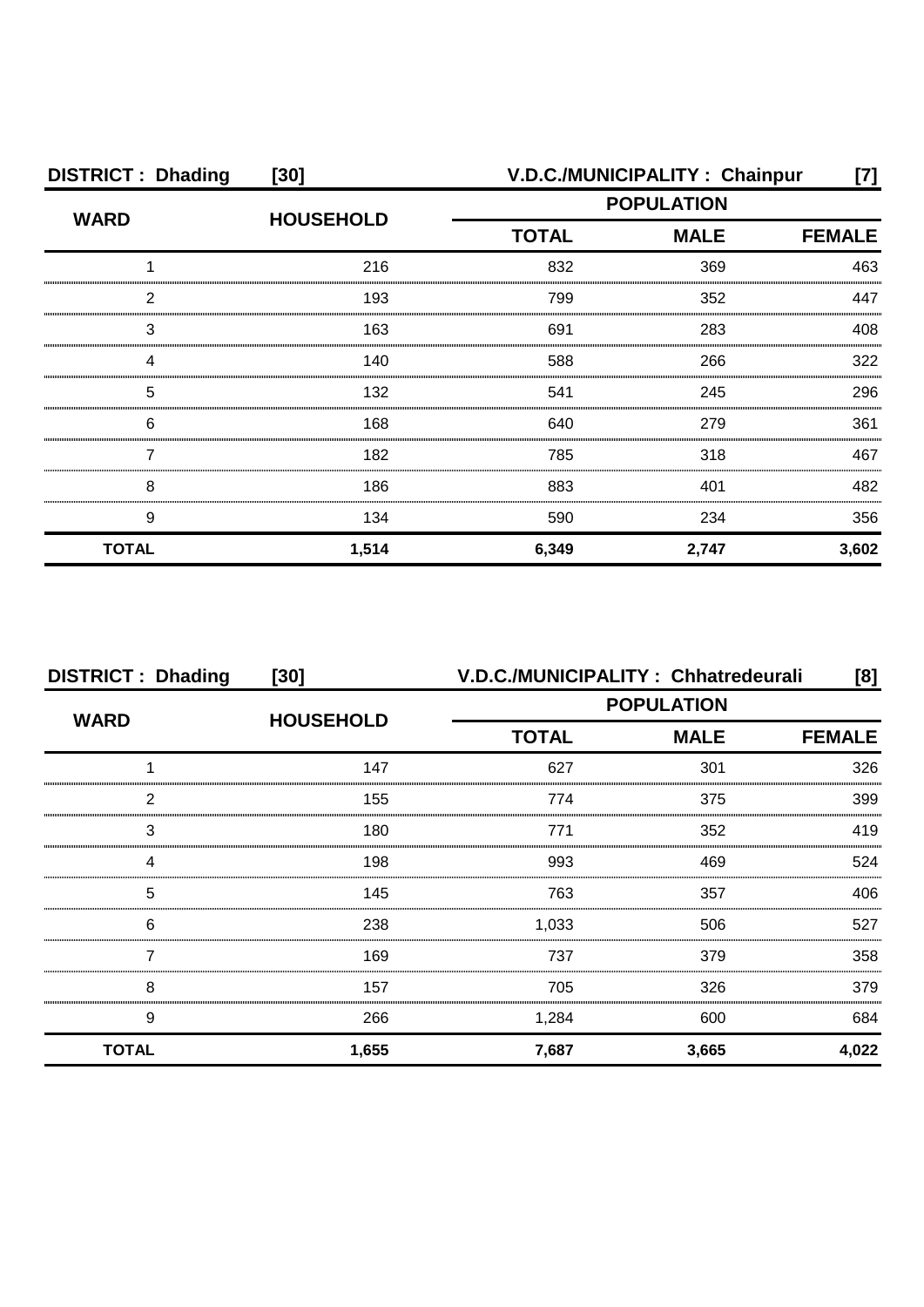| <b>DISTRICT: Dhading</b> | $[30]$           |                   | V.D.C./MUNICIPALITY: Darkha | [9]   |
|--------------------------|------------------|-------------------|-----------------------------|-------|
| <b>WARD</b>              | <b>HOUSEHOLD</b> | <b>POPULATION</b> |                             |       |
|                          |                  | <b>TOTAL</b>      | <b>FEMALE</b>               |       |
|                          | 150              | 661               | 296                         | 365   |
| 2                        | 155              | 713               | 319                         | 394   |
| 3                        | 107              | 519               | 242                         | 277   |
|                          | 170              | 808               | 363                         | 445   |
| 5                        | 85               | 440               | 198                         | 242   |
| 6                        | 78               | 371               | 162                         | 209   |
|                          | 112              | 459               | 214                         | 245   |
| 8                        | 175              | 905               | 449                         | 456   |
| 9                        | 89               | 393               | 188                         | 205   |
| <b>TOTAL</b>             | 1,121            | 5,269             | 2,431                       | 2,838 |

| <b>DISTRICT: Dhading</b> | $[30]$           |                   | V.D.C./MUNICIPALITY: Dhola | $[10]$        |
|--------------------------|------------------|-------------------|----------------------------|---------------|
| <b>WARD</b>              | <b>HOUSEHOLD</b> | <b>POPULATION</b> |                            |               |
|                          |                  | <b>TOTAL</b>      | <b>MALE</b>                | <b>FEMALE</b> |
|                          | 117              | 483               | 201                        | 282           |
| 2                        | 157              | 645               | 300                        | 345           |
| 3                        | 86               | 344               | 151                        | 193           |
|                          | 78               | 327               | 137                        | 190           |
| 5                        | 102              | 444               | 191                        | 253           |
| 6                        | 61               | 234               | 97                         | 137           |
|                          | 240              | 909               | 419                        | 490           |
| 8                        | 73               | 291               | 143                        | 148           |
| 9                        | 84               | 356               | 133                        | 223           |
| <b>TOTAL</b>             | 998              | 4,033             | 1,772                      | 2,261         |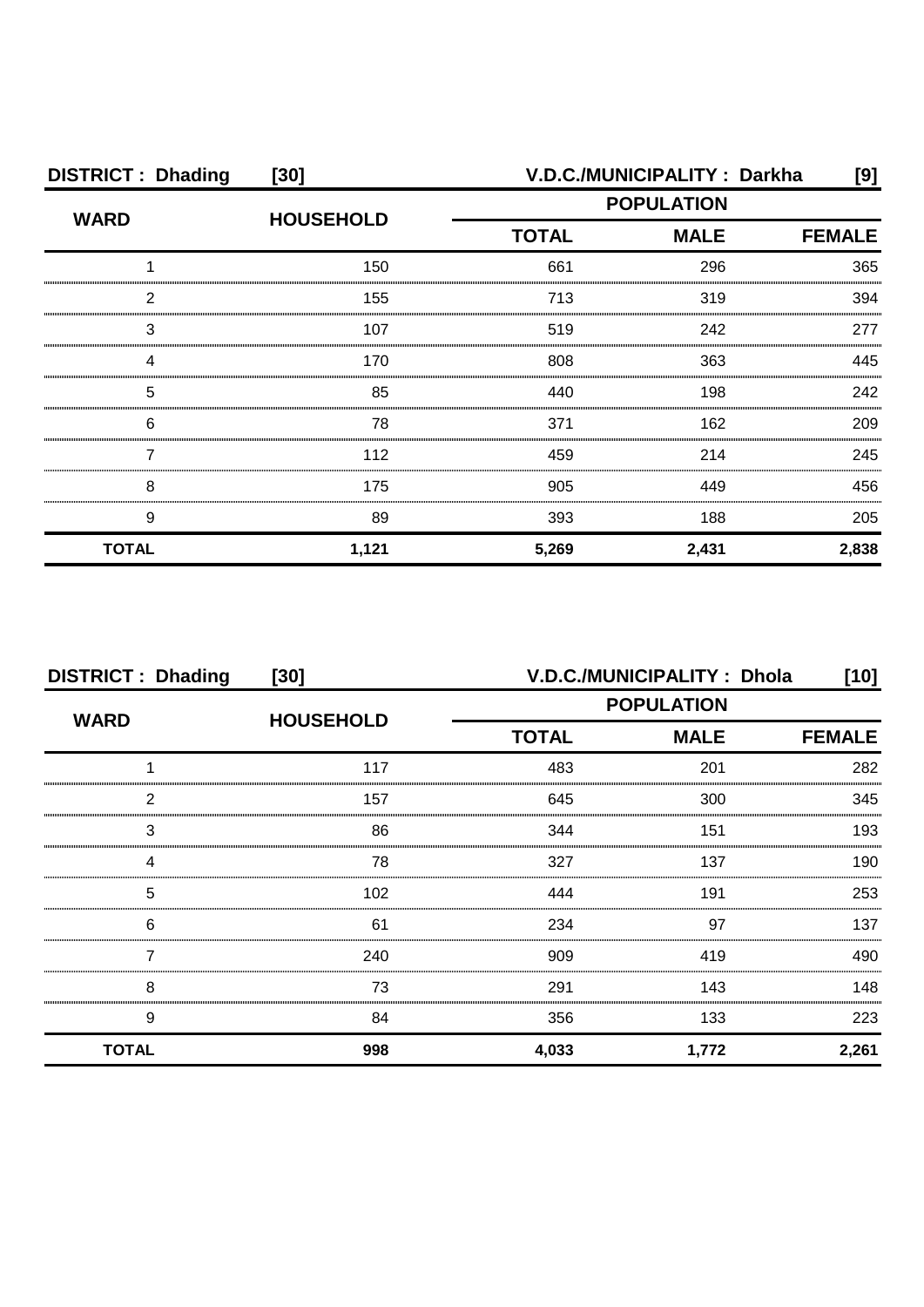| <b>DISTRICT: Dhading</b> | $[30]$           | V.D.C./MUNICIPALITY: Dhussa |             |               |
|--------------------------|------------------|-----------------------------|-------------|---------------|
| <b>WARD</b>              | <b>HOUSEHOLD</b> | <b>POPULATION</b>           |             |               |
|                          |                  | <b>TOTAL</b>                | <b>MALE</b> | <b>FEMALE</b> |
|                          | 388              | 1,849                       | 913         | 936           |
| 2                        | 130              | 630                         | 304         | 326           |
| 3                        | 62               | 363                         | 179         | 184           |
|                          | 145              | 934                         | 462         | 472           |
| 5                        | 107              | 568                         | 290         | 278           |
| 6                        | 111              | 547                         | 269         | 278           |
|                          | 173              | 961                         | 481         | 480           |
| 8                        | 100              | 460                         | 221         | 239           |
| 9                        | 145              | 878                         | 429         | 449           |
| <b>TOTAL</b>             | 1,361            | 7,190                       | 3,548       | 3,642         |

| <b>DISTRICT: Dhading</b> | $[30]$           |              | V.D.C./MUNICIPALITY: Dhuwakot | [12]  |
|--------------------------|------------------|--------------|-------------------------------|-------|
| <b>WARD</b>              | <b>HOUSEHOLD</b> |              | <b>POPULATION</b>             |       |
|                          |                  | <b>TOTAL</b> | <b>FEMALE</b>                 |       |
|                          | 112              | 462          | 195                           | 267   |
| 2                        | 213              | 1,025        | 454                           | 571   |
| 3                        | 86               | 377          | 172                           | 205   |
|                          | 205              | 921          | 408                           | 513   |
| 5                        | 90               | 406          | 191                           | 215   |
| 6                        | 80               | 345          | 169                           | 176   |
|                          | 86               | 390          | 183                           | 207   |
| 8                        | 80               | 333          | 142                           | 191   |
| 9                        | 111              | 503          | 238                           | 265   |
| <b>TOTAL</b>             | 1,063            | 4,762        | 2,152                         | 2,610 |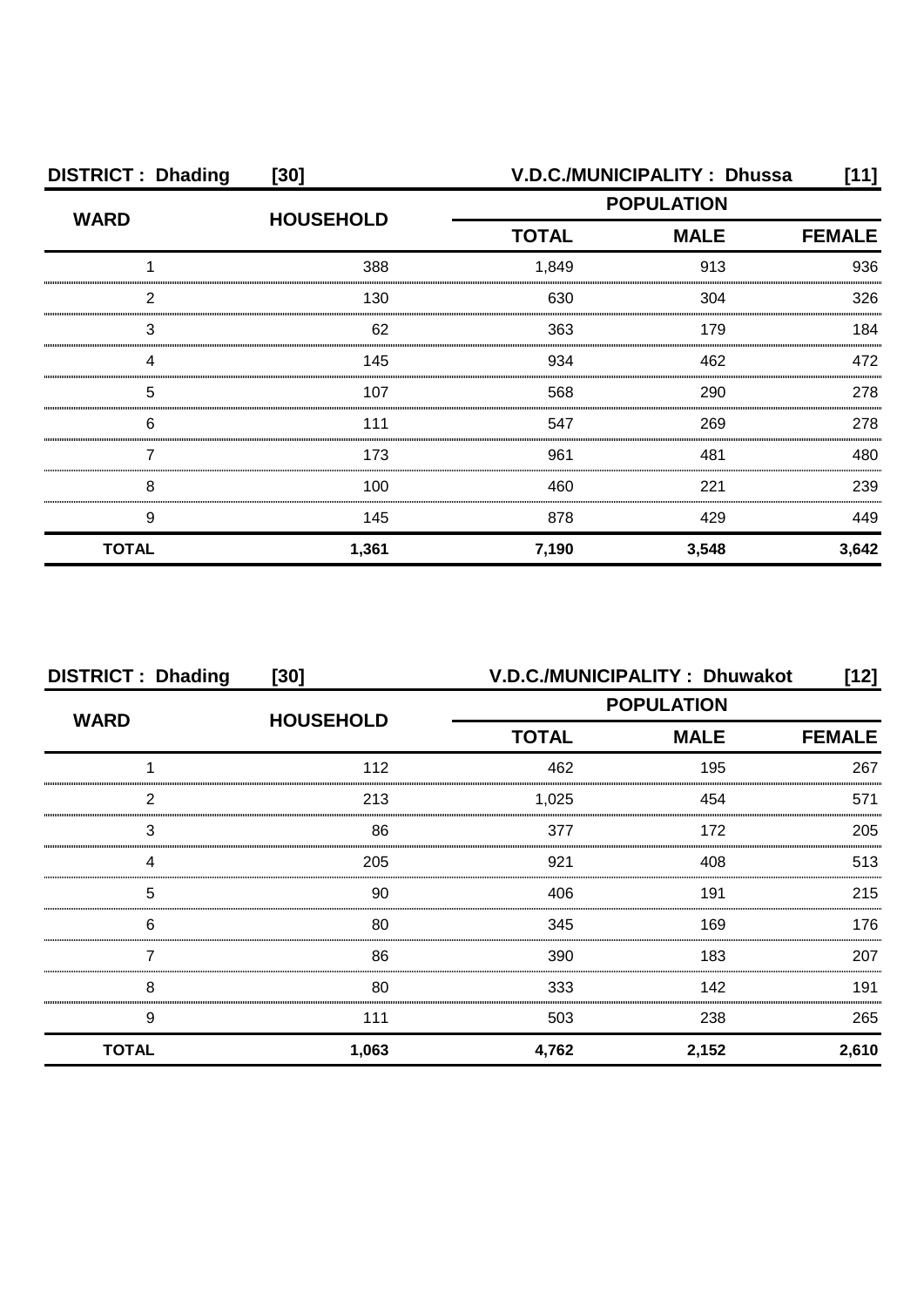| <b>DISTRICT: Dhading</b> | $[30]$           | V.D.C./MUNICIPALITY: Gajuri |                              |       |
|--------------------------|------------------|-----------------------------|------------------------------|-------|
| <b>WARD</b>              | <b>HOUSEHOLD</b> | <b>POPULATION</b>           |                              |       |
|                          |                  | <b>TOTAL</b>                | <b>MALE</b><br><b>FEMALE</b> |       |
|                          | 995              | 3,907                       | 1,928                        | 1,979 |
| 2                        | 397              | 1,843                       | 917                          | 926   |
| 3                        | 62               | 322                         | 161                          | 161   |
| Δ                        | 179              | 800                         | 389                          | 411   |
| 5                        | 70               | 381                         | 189                          | 192   |
| 6                        | 133              | 805                         | 396                          | 409   |
|                          | 92               | 456                         | 236                          | 220   |
| 8                        | 216              | 1,099                       | 549                          | 550   |
| 9                        | 79               | 422                         | 203                          | 219   |
| <b>TOTAL</b>             | 2,223            | 10,035                      | 4,968                        | 5,067 |

| <b>DISTRICT: Dhading</b> | $[30]$           | V.D.C./MUNICIPALITY: Goganpani |             | [14]          |
|--------------------------|------------------|--------------------------------|-------------|---------------|
|                          |                  | <b>POPULATION</b>              |             |               |
| <b>WARD</b>              | <b>HOUSEHOLD</b> | <b>TOTAL</b>                   | <b>MALE</b> | <b>FEMALE</b> |
|                          | 179              | 874                            | 416         | 458           |
| っ                        | 187              | 928                            | 447         | 481           |
| 3                        | 167              | 836                            | 401         | 435           |
|                          | 66               | 309                            | 156         | 153           |
| 5                        | 49               | 240                            | 125         | 115           |
| 6                        | 186              | 909                            | 431         | 478           |
|                          | 95               | 456                            | 214         | 242           |
| 8                        | 109              | 524                            | 273         | 251           |
| 9                        | 95               | 487                            | 233         | 254           |
| <b>TOTAL</b>             | 1,133            | 5,563                          | 2,696       | 2,867         |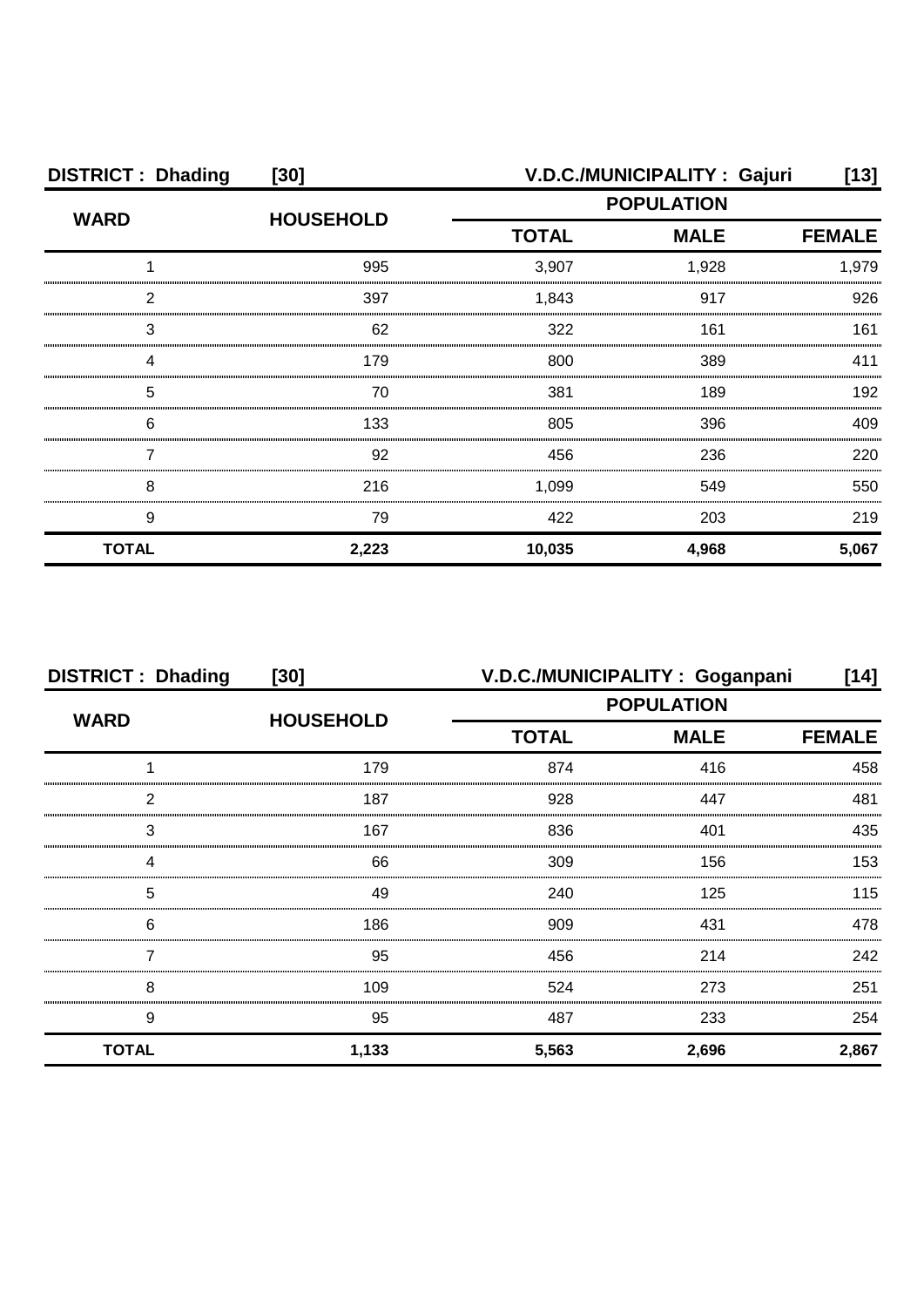| <b>DISTRICT: Dhading</b> | $[30]$           |                   | V.D.C./MUNICIPALITY: Gumdi   | [15]  |  |
|--------------------------|------------------|-------------------|------------------------------|-------|--|
| <b>WARD</b>              | <b>HOUSEHOLD</b> | <b>POPULATION</b> |                              |       |  |
|                          |                  | <b>TOTAL</b>      | <b>MALE</b><br><b>FEMALE</b> |       |  |
|                          | 103              | 411               | 188                          | 223   |  |
| 2                        | 129              | 600               | 266                          | 334   |  |
| 3                        | 127              | 567               | 259                          | 308   |  |
|                          | 77               | 344               | 150                          | 194   |  |
| 5                        | 106              | 420               | 178                          | 242   |  |
| 6                        | 199              | 854               | 368                          | 486   |  |
|                          | 103              | 459               | 215                          | 244   |  |
| 8                        | 143              | 629               | 273                          | 356   |  |
| 9                        | 122              | 549               | 238                          | 311   |  |
| <b>TOTAL</b>             | 1,109            | 4,833             | 2,135                        | 2,698 |  |

| <b>DISTRICT: Dhading</b> | [30]             |                   | V.D.C./MUNICIPALITY : Jeewanpur | [16]          |
|--------------------------|------------------|-------------------|---------------------------------|---------------|
| <b>WARD</b>              | <b>HOUSEHOLD</b> | <b>POPULATION</b> |                                 |               |
|                          |                  | <b>TOTAL</b>      | <b>MALE</b>                     | <b>FEMALE</b> |
|                          | 109              | 463               | 217                             | 246           |
| っ                        | 189              | 880               | 433                             | 447           |
| 3                        | 169              | 742               | 377                             | 365           |
|                          | 110              | 469               | 230                             | 239           |
| 5                        | 248              | 1,135             | 566                             | 569           |
| 6                        | 228              | 1,009             | 477                             | 532           |
|                          | 183              | 908               | 453                             | 455           |
| 8                        | 311              | 1,463             | 725                             | 738           |
| 9                        | 373              | 1,720             | 851                             | 869           |
| <b>TOTAL</b>             | 1,920            | 8,789             | 4,329                           | 4,460         |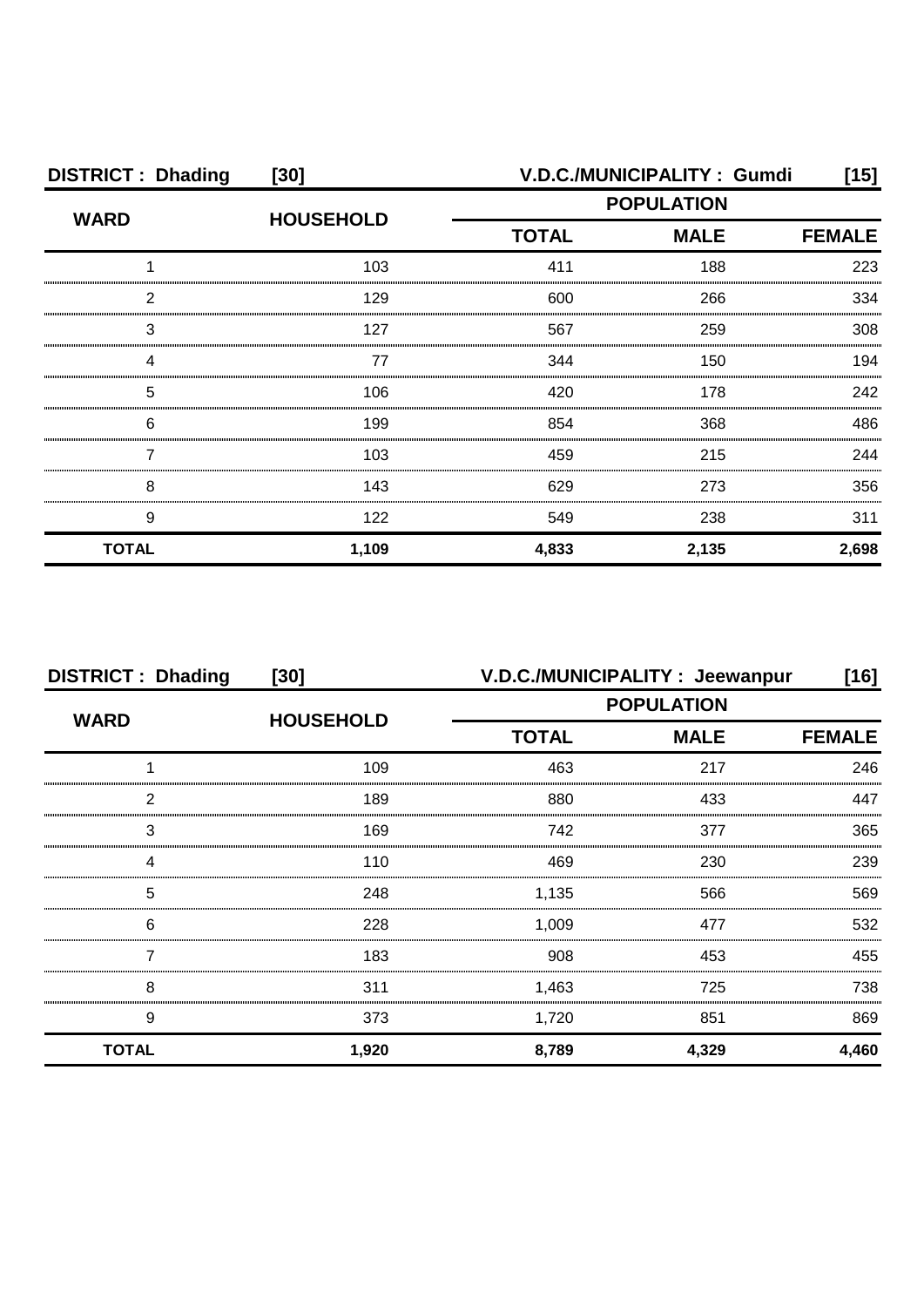| <b>DISTRICT: Dhading</b> | $[30]$           |                   | V.D.C./MUNICIPALITY: Jharlang | [17]  |
|--------------------------|------------------|-------------------|-------------------------------|-------|
| <b>WARD</b>              | <b>HOUSEHOLD</b> | <b>POPULATION</b> |                               |       |
|                          |                  | <b>TOTAL</b>      | <b>FEMALE</b>                 |       |
|                          | 228              | 1,256             | 604                           | 652   |
| ႒                        | 132              | 683               | 325                           | 358   |
| 3                        | 133              | 656               | 301                           | 355   |
|                          | 43               | 229               | 103                           | 126   |
| 5                        | 35               | 157               | 72                            | 85    |
| 6                        | 22               | 120               | 56                            | 64    |
|                          | 40               | 232               | 106                           | 126   |
| 8                        | 100.             | 603               | 292                           | 311   |
| 9                        | 37               | 222               | 103                           | 119   |
| <b>TOTAL</b>             | 770              | 4,158             | 1,962                         | 2,196 |

| <b>DISTRICT: Dhading</b> | $[30]$           |                   | V.D.C./MUNICIPALITY: Jogimara | [18]          |
|--------------------------|------------------|-------------------|-------------------------------|---------------|
| <b>WARD</b>              | <b>HOUSEHOLD</b> | <b>POPULATION</b> |                               |               |
|                          |                  | <b>TOTAL</b>      | <b>MALE</b>                   | <b>FEMALE</b> |
|                          | 216              | 1,186             | 587                           | 599           |
| 2                        | 182              | 987               | 487                           | 500           |
| 3                        | 87               | 402               | 214                           | 188           |
|                          | 110              | 635               | 303                           | 332           |
| 5                        | 216              | 1,311             | 652                           | 659           |
| 6                        | 127              | 758               | 369                           | 389           |
|                          | 76               | 403               | 199                           | 204           |
| 8                        | 137              | 710               | 358                           | 352           |
| 9                        | 291              | 1,352             | 673                           | 679           |
| <b>TOTAL</b>             | 1,442            | 7,744             | 3,842                         | 3,902         |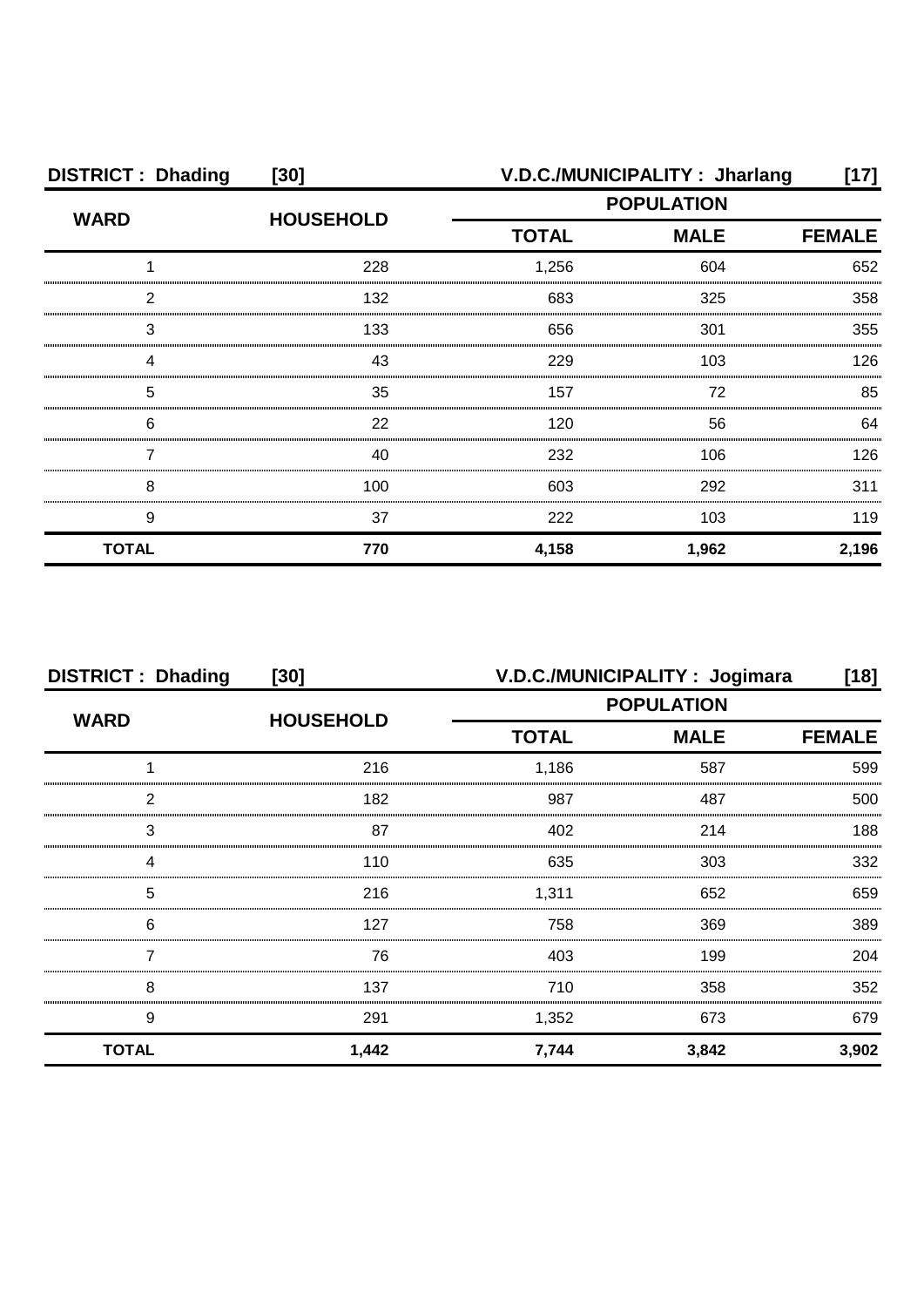| <b>DISTRICT: Dhading</b> | $[30]$           |                   | V.D.C./MUNICIPALITY: Jyamrung | [19]          |
|--------------------------|------------------|-------------------|-------------------------------|---------------|
| <b>WARD</b>              | <b>HOUSEHOLD</b> | <b>POPULATION</b> |                               |               |
|                          |                  | <b>TOTAL</b>      | <b>MALE</b>                   | <b>FEMALE</b> |
|                          | 200              | 868               | 360                           | 508           |
| 2                        | 191              | 840               | 350                           | 490           |
| 3                        | 140              | 615               | 246                           | 369           |
|                          | 207              | 928               | 399                           | 529           |
| 5                        | 166              | 707               | 318                           | 389           |
| 6                        | 214              | 853               | 391                           | 462           |
|                          | 109              | 443               | 192                           | 251           |
| 8                        | 239              | 1,068             | 475                           | 593           |
| 9                        | 187              | 676               | 293                           | 383           |
| <b>TOTAL</b>             | 1,653            | 6,998             | 3,024                         | 3,974         |

| <b>DISTRICT: Dhading</b> | [30]             |                   | V.D.C./MUNICIPALITY: Kalleri | [20]          |
|--------------------------|------------------|-------------------|------------------------------|---------------|
| <b>WARD</b>              | <b>HOUSEHOLD</b> | <b>POPULATION</b> |                              |               |
|                          |                  | <b>TOTAL</b>      | <b>MALE</b>                  | <b>FEMALE</b> |
|                          | 255              | 1,145             | 506                          | 639           |
| 2                        | 257              | 1,226             | 573                          | 653           |
| 3                        | 293              | 1,318             | 580                          | 738           |
|                          | 243              | 1,194             | 552                          | 642           |
| 5                        | 133              | 564               | 272                          | 292           |
| 6                        | 330              | 1,620             | 772                          | 848           |
|                          | 89               | 368               | 158                          | 210           |
| 8                        | 165              | 713               | 323                          | 390           |
| 9                        | 156              | 704               | 323                          | 381           |
| <b>TOTAL</b>             | 1,921            | 8,852             | 4,059                        | 4,793         |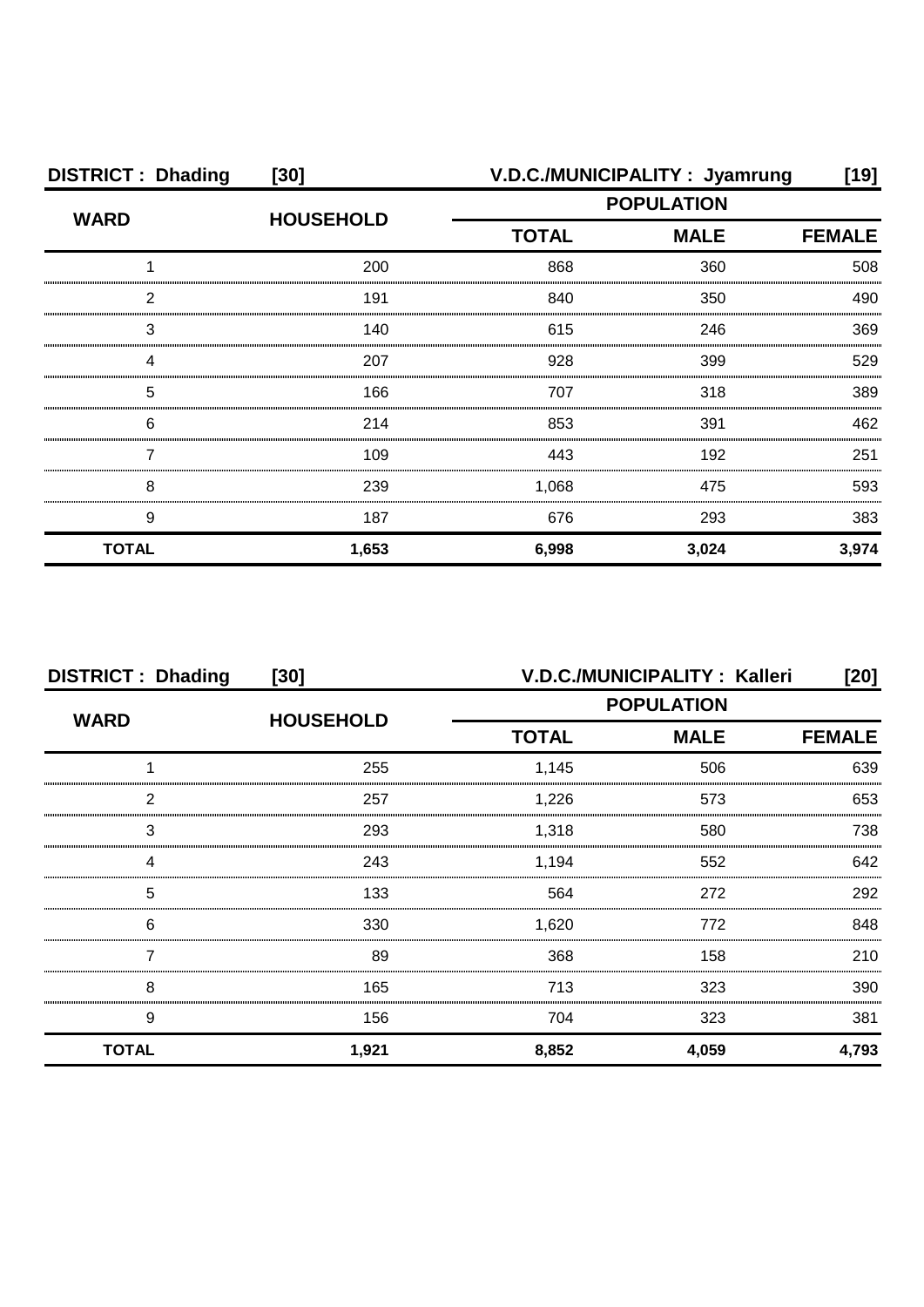| <b>DISTRICT: Dhading</b> | $[30]$           | V.D.C./MUNICIPALITY: Katunje<br>[21] |             |               |
|--------------------------|------------------|--------------------------------------|-------------|---------------|
| <b>WARD</b>              | <b>HOUSEHOLD</b> | <b>POPULATION</b>                    |             |               |
|                          |                  | <b>TOTAL</b>                         | <b>MALE</b> | <b>FEMALE</b> |
|                          | 122              | 532                                  | 235         | 297           |
| っ                        | 228              | 817                                  | 351         | 466           |
| 3                        | 90               | 407                                  | 168         | 239           |
|                          | 265              | 1,162                                | 526         | 636           |
| 5                        | 92               | 336                                  | 139         | 197           |
| 6                        | 143              | 602                                  | 250         | 352           |
|                          | 211              | 926                                  | 405         | 521           |
| 8                        | 150              | 556                                  | 230         | 326           |
| 9                        | 124              | 568                                  | 255         | 313           |
| <b>TOTAL</b>             | 1,425            | 5,906                                | 2,559       | 3,347         |

| <b>DISTRICT: Dhading</b> | $[30]$           |              | V.D.C./MUNICIPALITY : Kewalpur | [22]          |
|--------------------------|------------------|--------------|--------------------------------|---------------|
| <b>WARD</b>              | <b>HOUSEHOLD</b> |              | <b>POPULATION</b>              |               |
|                          |                  | <b>TOTAL</b> | <b>MALE</b>                    | <b>FEMALE</b> |
|                          | 139              | 616          | 276                            | 340           |
| 2                        | 71               | 323          | 161                            | 162           |
| 3                        | 100              | 399          | 190                            | 209           |
| Δ                        | 172              | 701          | 346                            | 355           |
| 5                        | 96               | 486          | 222                            | 264           |
| 6                        | 209              | 991          | 502                            | 489           |
|                          | 78               | 388          | 191                            | 197           |
| 8                        | 98               | 442          | 204                            | 238           |
| 9                        | 141              | 664          | 320                            | 344           |
| <b>TOTAL</b>             | 1,104            | 5,010        | 2,412                          | 2,598         |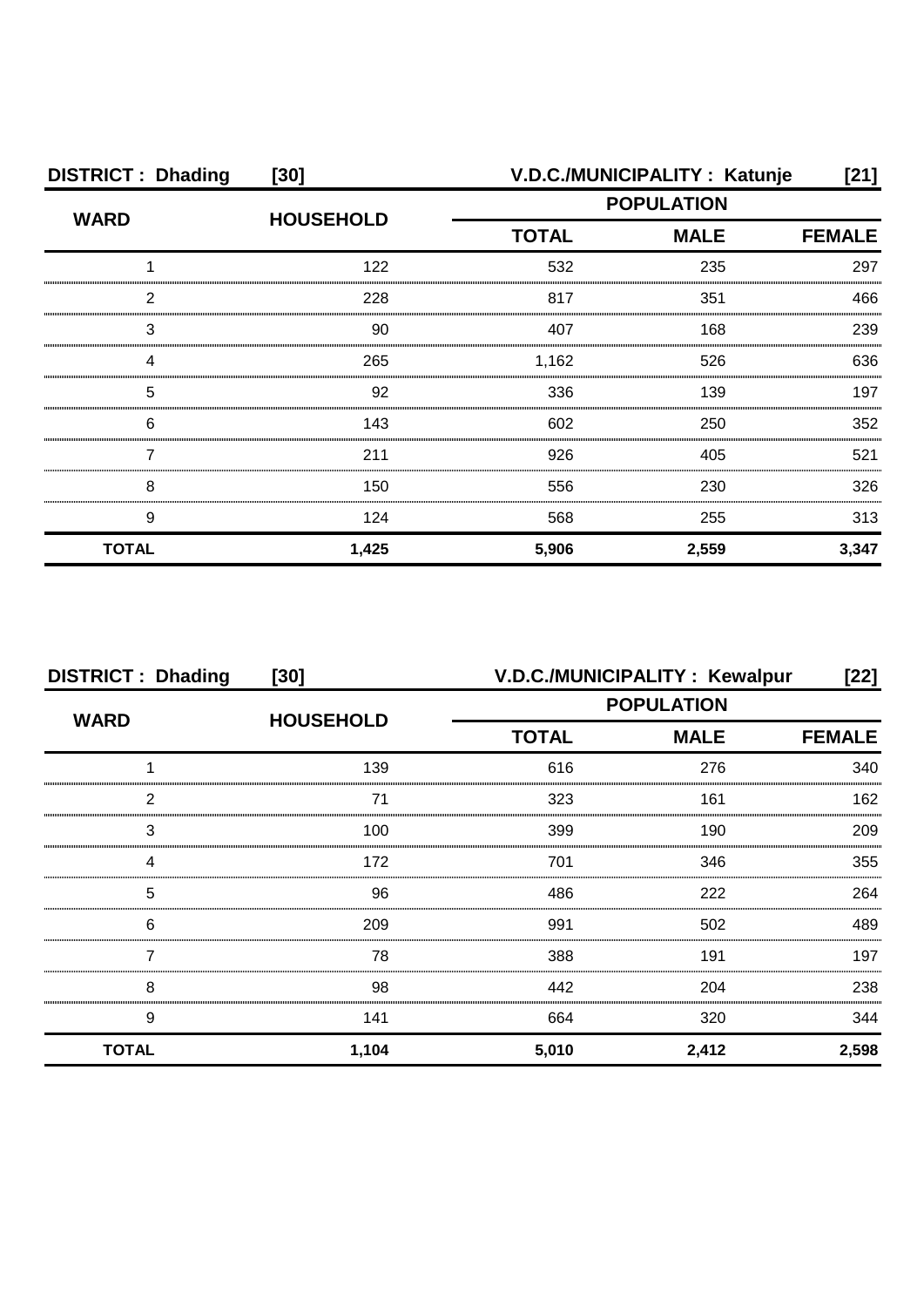| <b>DISTRICT: Dhading</b> | $[30]$           | V.D.C./MUNICIPALITY: Khalte<br>[23] |               |       |
|--------------------------|------------------|-------------------------------------|---------------|-------|
| <b>WARD</b>              | <b>HOUSEHOLD</b> | <b>POPULATION</b>                   |               |       |
|                          |                  | <b>TOTAL</b>                        | <b>FEMALE</b> |       |
|                          | 135              | 599                                 | 251           | 348   |
| っ                        | 108              | 497                                 | 222           | 275   |
| 3                        | 162              | 782                                 | 343           | 439   |
|                          | 226              | 1,024                               | 478           | 546   |
| 5                        | 228              | 1,012                               | 449           | 563   |
| 6                        | 270              | 1,273                               | 592           | 681   |
|                          | 149              | 690                                 | 299           | 391   |
| 8                        | 170              | 796                                 | 358           | 438   |
| 9                        | 118              | 504                                 | 231           | 273   |
| <b>TOTAL</b>             | 1,566            | 7,177                               | 3,223         | 3,954 |

| <b>DISTRICT: Dhading</b> | $[30]$           |                   | V.D.C./MUNICIPALITY: Khari | [24]          |  |
|--------------------------|------------------|-------------------|----------------------------|---------------|--|
| <b>WARD</b>              | <b>HOUSEHOLD</b> | <b>POPULATION</b> |                            |               |  |
|                          |                  | <b>TOTAL</b>      | <b>MALE</b>                | <b>FEMALE</b> |  |
|                          | 198              | 780               | 342                        | 438           |  |
| 2                        | 118              | 471               | 204                        | 267           |  |
| 3                        | 166              | 675               | 311                        | 364           |  |
|                          | 111              | 436               | 203                        | 233           |  |
| 5                        | 70               | 312               | 135                        | 177           |  |
| 6                        | 101              | 465               | 192                        | 273           |  |
|                          | 105              | 418               | 187                        | 231           |  |
| 8                        | 101              | 453               | 205                        | 248           |  |
| 9                        | 81               | 371               | 165                        | 206           |  |
| <b>TOTAL</b>             | 1,051            | 4,381             | 1,944                      | 2,437         |  |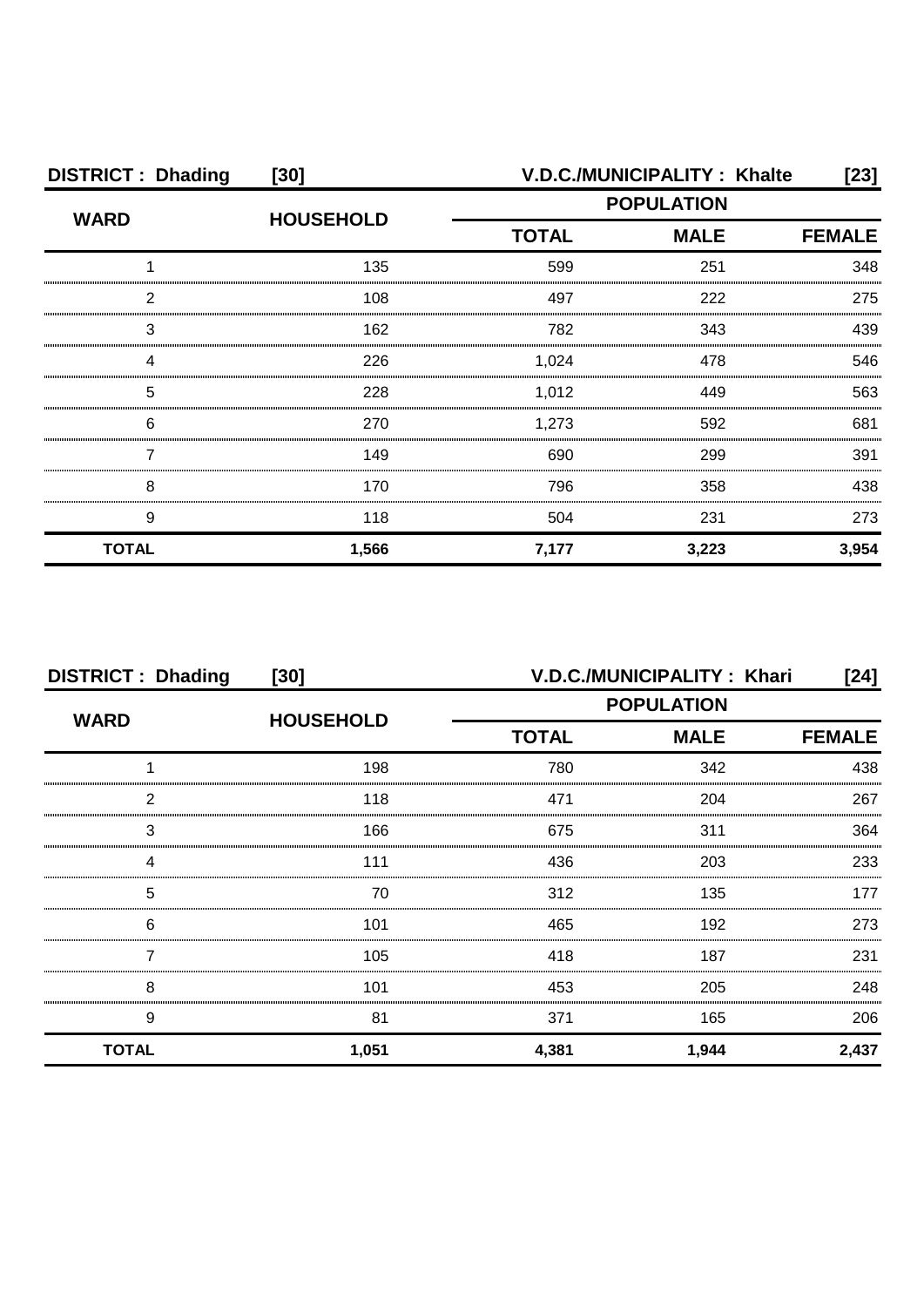| <b>DISTRICT: Dhading</b> | $[30]$           | <b>V.D.C./MUNICIPALITY: Kiranchok</b> |             |               |
|--------------------------|------------------|---------------------------------------|-------------|---------------|
| <b>WARD</b>              | <b>HOUSEHOLD</b> | <b>POPULATION</b>                     |             |               |
|                          |                  | <b>TOTAL</b>                          | <b>MALE</b> | <b>FEMALE</b> |
|                          | 203              | 917                                   | 440         | 477           |
| 2                        | 89               | 494                                   | 247         | 247           |
| 3                        | 109              | 577                                   | 285         | 292           |
|                          | 178              | 997                                   | 505         | 492           |
| 5                        | 116              | 640                                   | 313         | 327           |
| 6                        | 112              | 609                                   | 296         | 313           |
|                          | 115              | 586                                   | 287         | 299           |
| 8                        | 108              | 515                                   | 236         | 279           |
| 9                        | 133              | 671                                   | 319         | 352           |
| <b>TOTAL</b>             | 1,163            | 6,006                                 | 2,928       | 3,078         |

| <b>DISTRICT: Dhading</b> | $[30]$           | V.D.C./MUNICIPALITY: Kumpur<br>[26] |             |               |
|--------------------------|------------------|-------------------------------------|-------------|---------------|
| <b>WARD</b>              | <b>HOUSEHOLD</b> | <b>POPULATION</b>                   |             |               |
|                          |                  | <b>TOTAL</b>                        | <b>MALE</b> | <b>FEMALE</b> |
|                          | 112              | 508                                 | 230         | 278           |
| っ                        | 234              | 1.177                               | 538         | 639           |
| 3                        | 260              | 1.244                               | 581         | 663           |
|                          | 257              | 1,192                               | 561         | 631           |
| 5                        | 275              | 1,281                               | 594         | 687           |
| 6                        | 243              | 1,072                               | 515         | 557           |
|                          | 336              | 1,639                               | 760         | 879           |
| 8                        | 251              | 1,143                               | 538         | 605           |
| 9                        | 154              | 756                                 | 319         | 437           |
| <b>TOTAL</b>             | 2,122            | 10,012                              | 4,636       | 5,376         |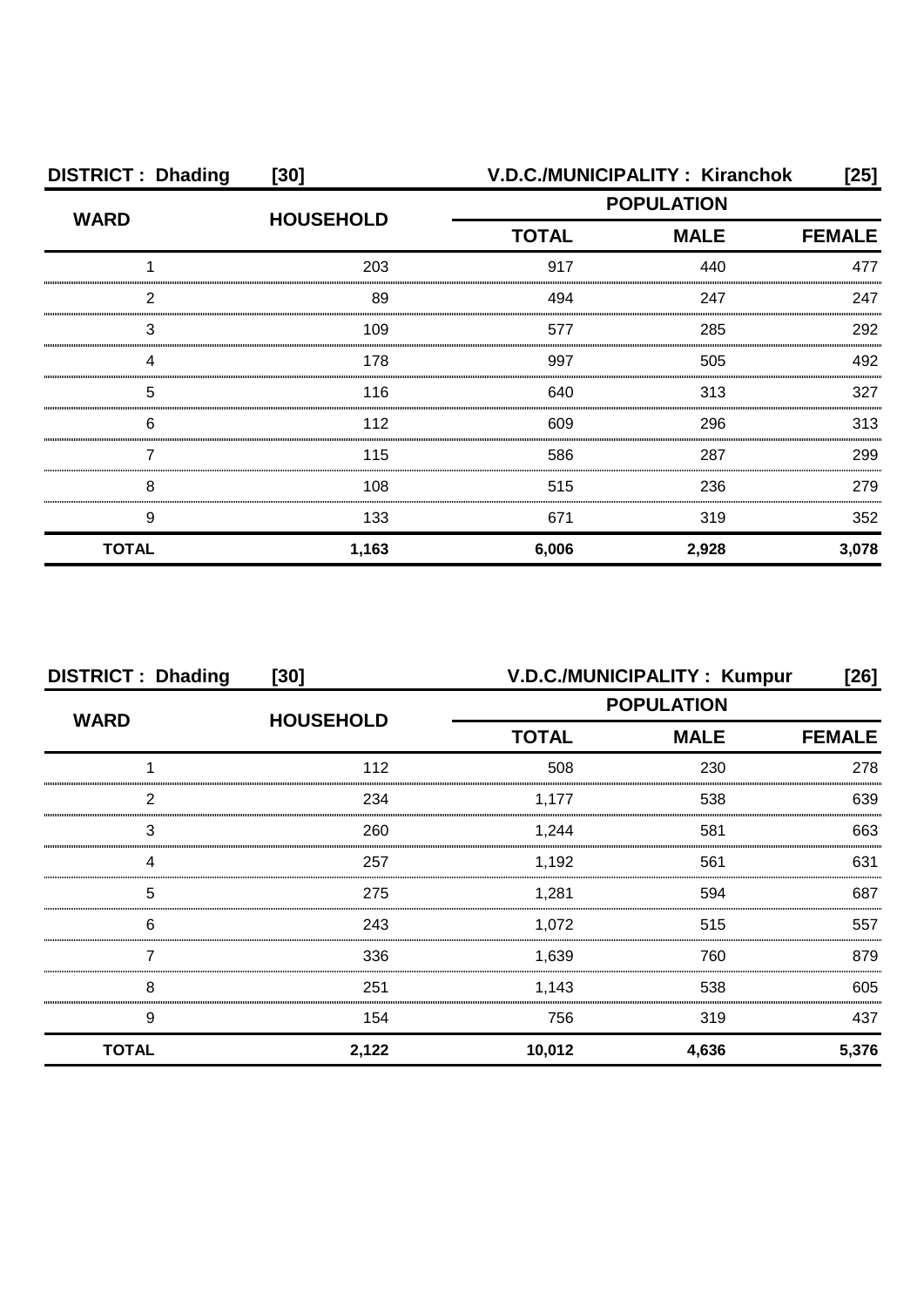| <b>DISTRICT: Dhading</b> | $[30]$           | V.D.C./MUNICIPALITY : Lapa<br>$[27]$ |             |               |
|--------------------------|------------------|--------------------------------------|-------------|---------------|
| <b>WARD</b>              | <b>HOUSEHOLD</b> | <b>POPULATION</b>                    |             |               |
|                          |                  | <b>TOTAL</b>                         | <b>MALE</b> | <b>FEMALE</b> |
|                          | 114              | 533                                  | 243         | 290           |
| າ                        | 169              | 737                                  | 353         | 384           |
| 3                        | 104              | 478                                  | 209         | 269           |
|                          | 52               | 250                                  | 116         | 134           |
| 5                        | 93               | 406                                  | 196         | 210           |
| 6                        | 86               | 376                                  | 174         | 202           |
|                          | 144              | 652                                  | 305         | 347           |
| 8                        | 60               | 300                                  | 145         | 155           |
| 9                        | 31               | 161                                  | 77          | 84            |
| <b>TOTAL</b>             | 853              | 3,893                                | 1,818       | 2,075         |

| <b>DISTRICT: Dhading</b> | $[30]$           |                   | V.D.C./MUNICIPALITY: Mahadevsthan | $[28]$        |
|--------------------------|------------------|-------------------|-----------------------------------|---------------|
| <b>WARD</b>              |                  | <b>POPULATION</b> |                                   |               |
|                          | <b>HOUSEHOLD</b> | <b>TOTAL</b>      | <b>MALE</b>                       | <b>FEMALE</b> |
|                          | 205              | 1,208             | 603                               | 605           |
| っ                        | 142              | 763               | 389                               | 374           |
| 3                        | 126              | 777               | 396                               | 381           |
|                          | 197              | 960               | 483                               | 477           |
| 5                        | 179              | 884               | 428                               | 456           |
| 6                        | 120              | 651               | 318                               | 333           |
|                          | 125              | 735               | 389                               | 346           |
| 8                        | 58               | 355               | 176                               | 179           |
| 9                        | 91               | 491               | 234                               | 257           |
| <b>TOTAL</b>             | 1,243            | 6,824             | 3,416                             | 3,408         |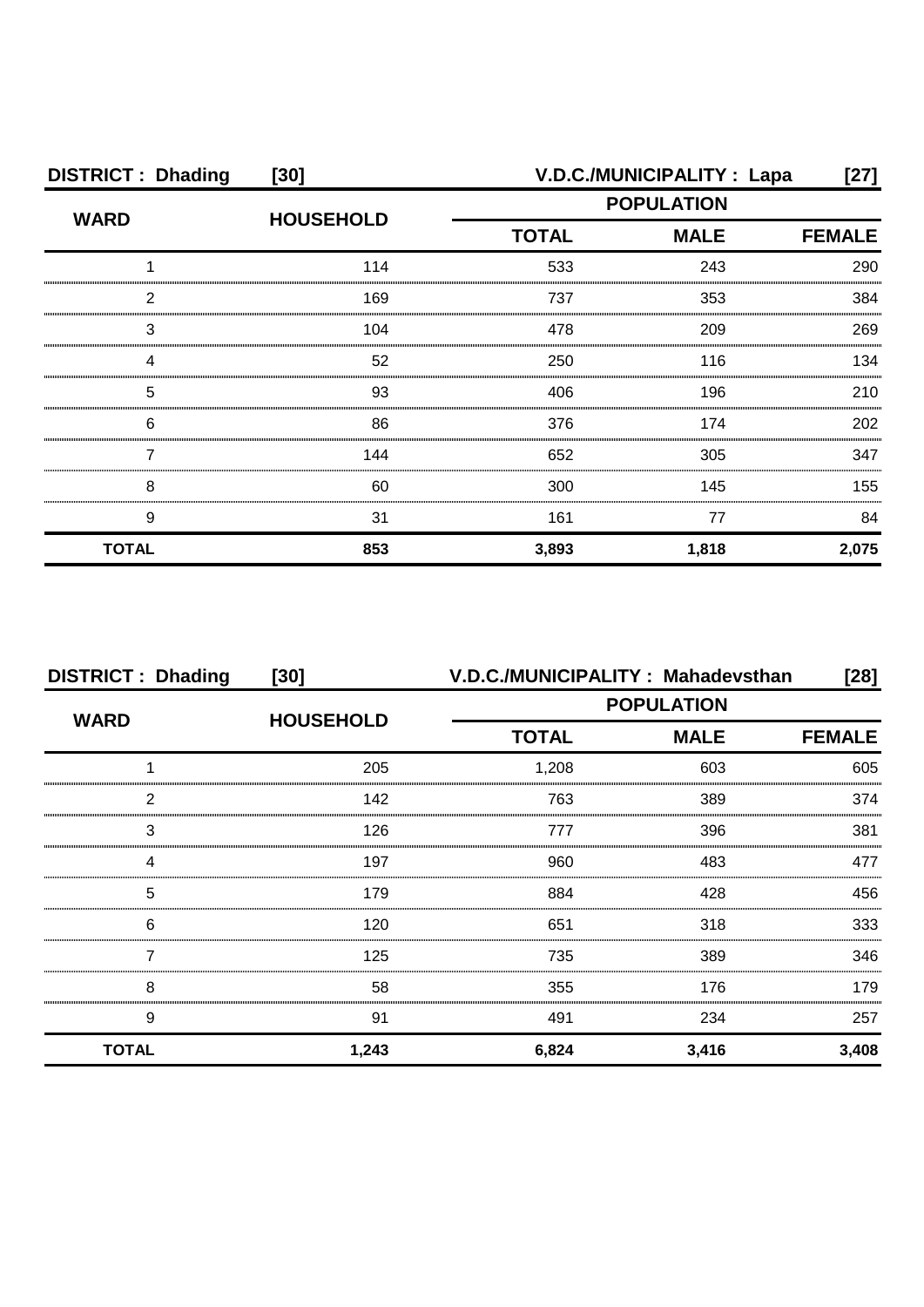| <b>DISTRICT: Dhading</b> | $[30]$           | V.D.C./MUNICIPALITY: Maidi |                                                        |               |  |
|--------------------------|------------------|----------------------------|--------------------------------------------------------|---------------|--|
| <b>WARD</b>              | <b>HOUSEHOLD</b> |                            | [29]<br><b>POPULATION</b><br><b>MALE</b><br>577<br>391 |               |  |
|                          |                  | <b>TOTAL</b>               |                                                        | <b>FEMALE</b> |  |
|                          | 296              | 1,281                      |                                                        | 704           |  |
| ົ                        | 230              | 905                        |                                                        | 514           |  |
| 3                        | 219              | 936                        | 395                                                    | 541           |  |
|                          | 242              | 1,017                      | 471                                                    | 546           |  |
| 5                        | 95               | 373                        | 171                                                    | 202           |  |
| 6                        | 158              | 639                        | 290                                                    | 349           |  |
|                          | 198              | 767                        | 343                                                    | 424           |  |
| 8                        | 270              | 1,138                      | 504                                                    | 634           |  |
| 9                        | 459              | 2,147                      | 968                                                    | 1,179         |  |
| <b>TOTAL</b>             | 2,167            | 9,203                      | 4,110                                                  | 5,093         |  |

| <b>DISTRICT: Dhading</b> | $[30]$           | V.D.C./MUNICIPALITY: Marpak<br>[30] |             |               |
|--------------------------|------------------|-------------------------------------|-------------|---------------|
| <b>WARD</b>              | <b>HOUSEHOLD</b> | <b>POPULATION</b>                   |             |               |
|                          |                  | <b>TOTAL</b>                        | <b>MALE</b> | <b>FEMALE</b> |
|                          | 57               | 208                                 | 86          | 122           |
| 2                        | 116              | 402                                 | 172         | 230           |
| 3                        | 92               | 368                                 | 155         | 213           |
| 4                        | 113              | 478                                 | 203         | 275           |
| 5                        | 100              | 452                                 | 205         | 247           |
| 6                        | 69               | 332                                 | 145         | 187           |
|                          | 124              | 639                                 | 286         | 353           |
| 8                        | 32               | 114                                 | 41          | 73            |
| 9                        | 146              | 665                                 | 297         | 368           |
| <b>TOTAL</b>             | 849              | 3,658                               | 1,590       | 2,068         |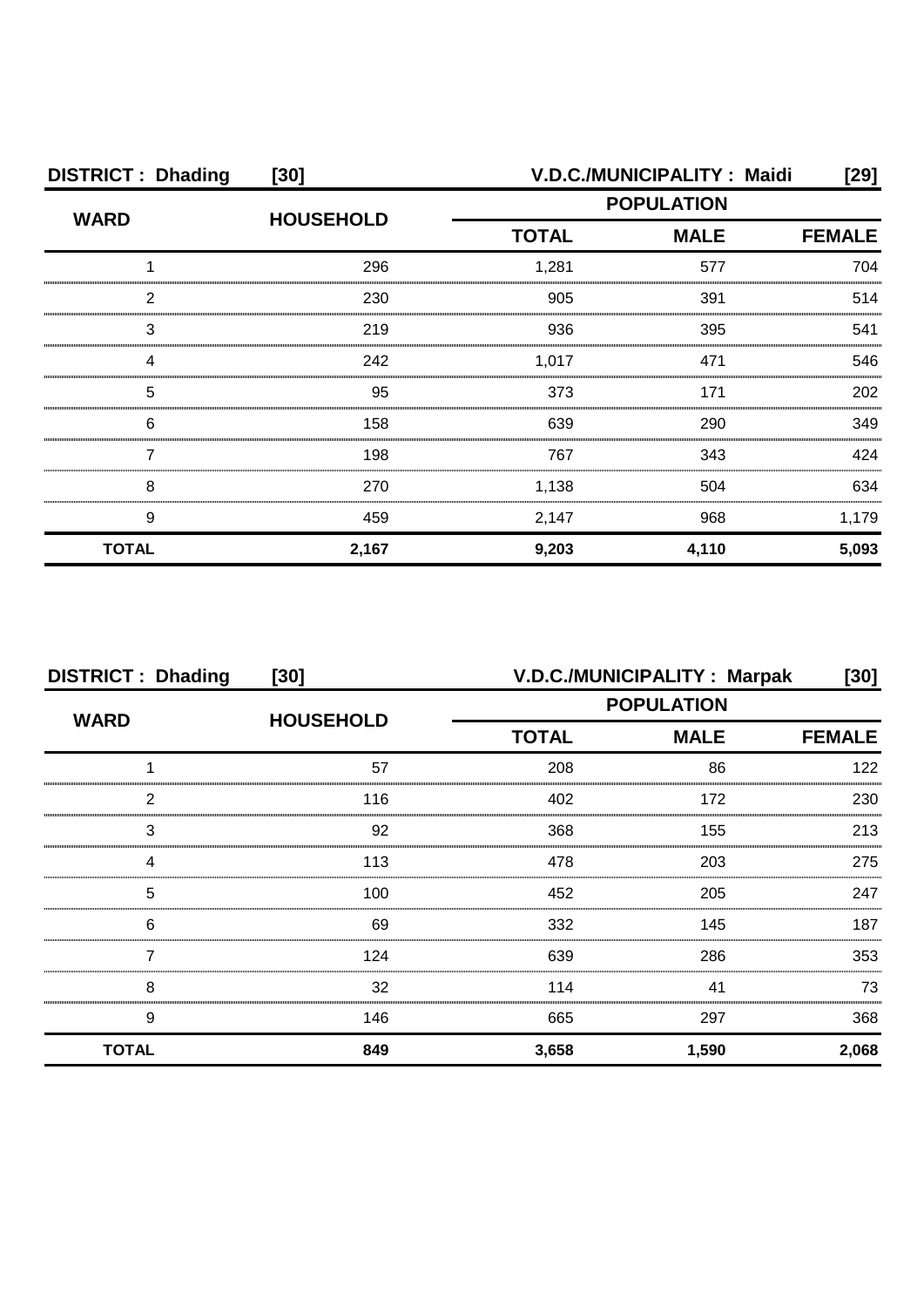| <b>DISTRICT: Dhading</b> | $[30]$           | V.D.C./MUNICIPALITY: Mulpani |             |               |  |
|--------------------------|------------------|------------------------------|-------------|---------------|--|
| <b>WARD</b>              | <b>HOUSEHOLD</b> | <b>POPULATION</b>            |             |               |  |
|                          |                  | <b>TOTAL</b>                 | <b>MALE</b> | <b>FEMALE</b> |  |
|                          | 44               | 199                          | 83          | 116           |  |
| っ                        | 114              | 498                          | 198         | 300           |  |
| 3                        | 120              | 538                          | 222         | 316           |  |
|                          | 72               | 307                          | 130         | 177           |  |
| 5                        | 56               | 223                          | 102         | 121           |  |
| 6                        | 52               | 224                          | 93          | 131           |  |
|                          | 118              | 454                          | 192         | 262           |  |
| 8                        | 82               | 340                          | 153         | 187           |  |
| 9                        | 91               | 392                          | 174         | 218           |  |
| <b>TOTAL</b>             | 749              | 3,175                        | 1,347       | 1,828         |  |

| <b>DISTRICT: Dhading</b> | $[30]$           |                   | V.D.C./MUNICIPALITY: Murali Bhanjyang | [32]          |
|--------------------------|------------------|-------------------|---------------------------------------|---------------|
| <b>WARD</b>              | <b>HOUSEHOLD</b> | <b>POPULATION</b> |                                       |               |
|                          |                  | <b>TOTAL</b>      | <b>MALE</b>                           | <b>FEMALE</b> |
|                          | 170              | 759               | 350                                   | 409           |
| っ                        | 395              | 1,796             | 862                                   | 934           |
| 3                        | 228              | 1.019             | 470                                   | 549           |
|                          | 174              | 741               | 320                                   | 421           |
| 5                        | 151              | 654               | 286                                   | 368           |
| 6                        | 135              | 539               | 236                                   | 303           |
|                          | 165              | 714               | 303                                   | 411           |
| 8                        | 122              | 473               | 215                                   | 258           |
| 9                        | 133              | 558               | 235                                   | 323           |
| <b>TOTAL</b>             | 1,673            | 7,253             | 3,277                                 | 3,976         |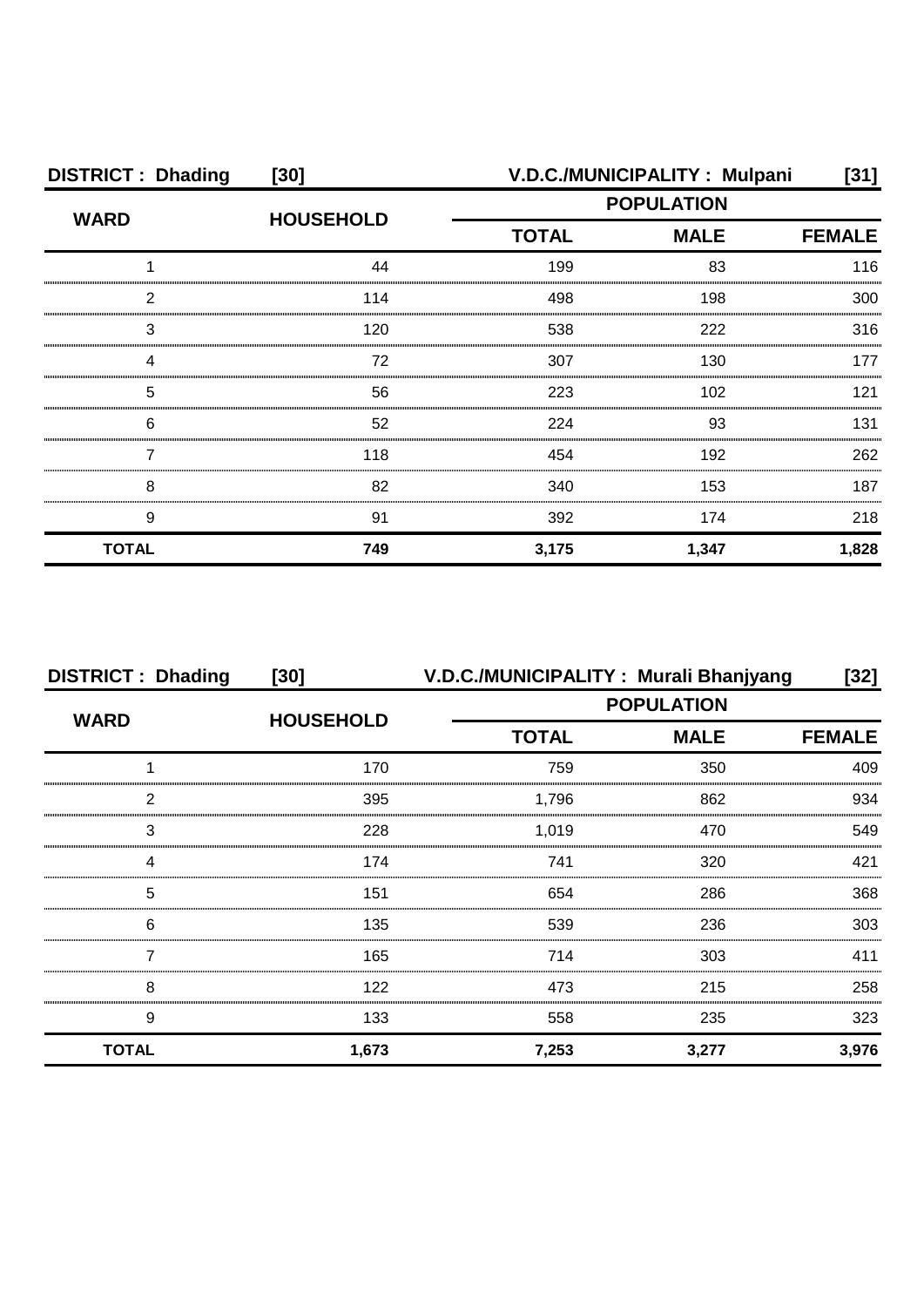| <b>DISTRICT: Dhading</b> | V.D.C./MUNICIPALITY: Nalang<br>$[30]$ |                   |             | [33]          |
|--------------------------|---------------------------------------|-------------------|-------------|---------------|
| <b>WARD</b>              | <b>HOUSEHOLD</b>                      | <b>POPULATION</b> |             |               |
|                          |                                       | <b>TOTAL</b>      | <b>MALE</b> | <b>FEMALE</b> |
|                          | 122                                   | 578               | 272         | 306           |
| っ                        | 172                                   | 731               | 303         | 428           |
| З                        | 311                                   | 1,369             | 620         | 749           |
|                          | 172                                   | 745               | 343         | 402           |
| 5                        | 198                                   | 961               | 457         | 504           |
| 6                        | 444                                   | 1,901             | 887         | 1,014         |
|                          | 185                                   | 680               | 311         | 369           |
| 8                        | 95                                    | 389               | 164         | 225           |
| 9                        | 177                                   | 713               | 317         | 396           |
| <b>TOTAL</b>             | 1,876                                 | 8,067             | 3,674       | 4,393         |

| <b>DISTRICT: Dhading</b><br>$[30]$ |                  |                   | <b>V.D.C./MUNICIPALITY: Naubise</b> | [34]  |
|------------------------------------|------------------|-------------------|-------------------------------------|-------|
| <b>WARD</b>                        | <b>HOUSEHOLD</b> | <b>POPULATION</b> |                                     |       |
|                                    |                  | <b>TOTAL</b>      | <b>FEMALE</b>                       |       |
|                                    | 496              | 2,190             | 1,091                               | 1,099 |
| 2                                  | 424              | 1,928             | 937                                 | 991   |
| 3                                  | 225              | 955               | 461                                 | 494   |
|                                    | 350              | 1.606             | 763                                 | 843   |
| 5                                  | 324              | 1.517             | 726                                 | 791   |
| 6                                  | 327              | 1,446             | 730                                 | 716   |
|                                    | 512              | 2,437             | 1,254                               | 1,183 |
| 8                                  | 358              | 1,690             | 853                                 | 837   |
| 9                                  | 168              | 784               | 388                                 | 396   |
| <b>TOTAL</b>                       | 3,184            | 14,553            | 7,203                               | 7,350 |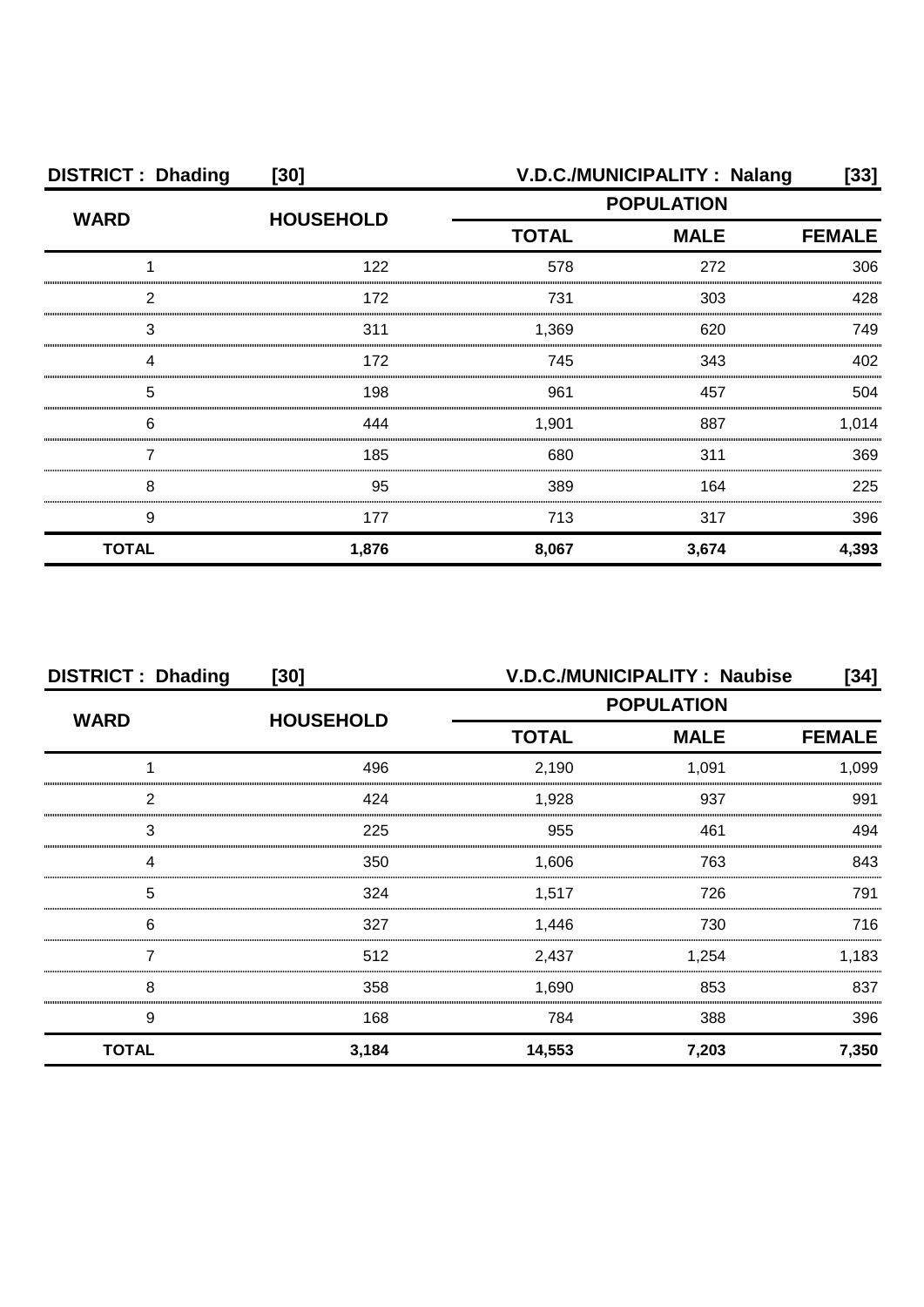| <b>DISTRICT: Dhading</b> | $[30]$           | V.D.C./MUNICIPALITY: Nilkantha | [35]          |        |
|--------------------------|------------------|--------------------------------|---------------|--------|
| <b>WARD</b>              | <b>HOUSEHOLD</b> | <b>POPULATION</b>              |               |        |
|                          |                  | <b>MALE</b><br><b>TOTAL</b>    | <b>FEMALE</b> |        |
|                          | 271              | 1,206                          | 564           | 642    |
| っ                        | 451              | 1,824                          | 844           | 980    |
| 3                        | 236              | 1,047                          | 470           | 577    |
|                          | 247              | 1,102                          | 496           | 606    |
| 5                        | 3,370            | 12,004                         | 5,720         | 6,284  |
| 6                        | 216              | 950                            | 430           | 520    |
|                          | 165              | 696                            | 293           | 403    |
| 8                        | 150              | 665                            | 313           | 352    |
| 9                        | 149              | 688                            | 276           | 412    |
| <b>TOTAL</b>             | 5,255            | 20,182                         | 9,406         | 10,776 |

| <b>DISTRICT: Dhading</b> | $[30]$           | V.D.C./MUNICIPALITY: Phulkharka |             | [36]          |
|--------------------------|------------------|---------------------------------|-------------|---------------|
|                          | <b>HOUSEHOLD</b> | <b>POPULATION</b>               |             |               |
| <b>WARD</b>              |                  | <b>TOTAL</b>                    | <b>MALE</b> | <b>FEMALE</b> |
|                          | 131              | 596                             | 250         | 346           |
| っ                        | 128              | 574                             | 217         | 357           |
| 3                        | 101              | 456                             | 212         | 244           |
|                          | 124              | 537                             | 227         | 310           |
| 5                        | 120              | 511                             | 229         | 282           |
| 6                        | 73               | 326                             | 146         | 180           |
|                          | 55               | 258                             | 118         | 140           |
| 8                        | 101              | 443                             | 197         | 246           |
| 9                        | 87               | 424                             | 173         | 251           |
| <b>TOTAL</b>             | 920              | 4,125                           | 1,769       | 2,356         |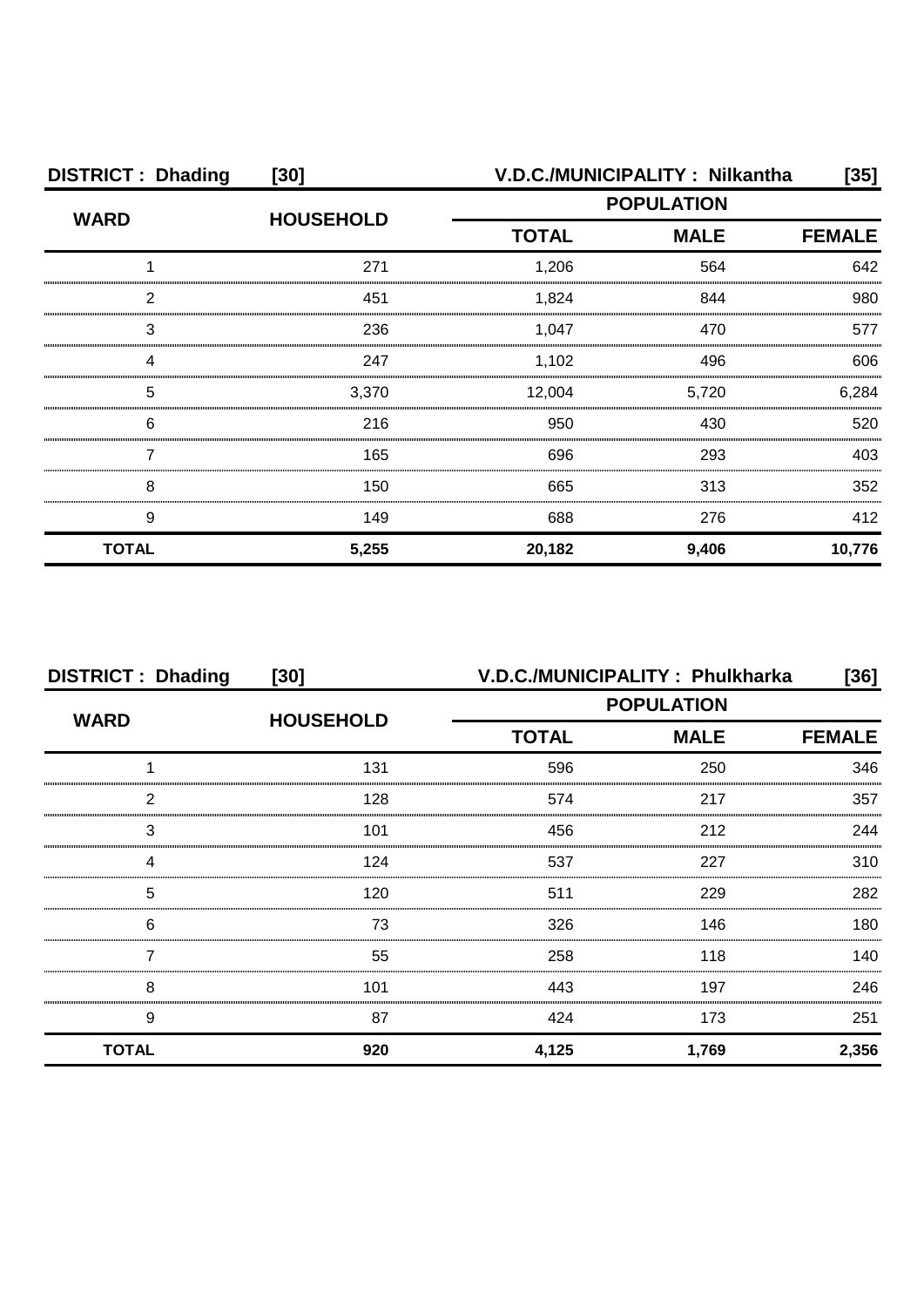| <b>DISTRICT: Dhading</b><br>$[30]$ |                  |                   | V.D.C./MUNICIPALITY: Pida | [37]          |
|------------------------------------|------------------|-------------------|---------------------------|---------------|
| <b>WARD</b>                        | <b>HOUSEHOLD</b> | <b>POPULATION</b> |                           |               |
|                                    |                  | <b>TOTAL</b>      | <b>MALE</b>               | <b>FEMALE</b> |
|                                    | 450              | 2,136             | 1,052                     | 1,084         |
| 2                                  | 485              | 2,076             | 1,006                     | 1,070         |
| 3                                  | 293              | 1,362             | 679                       | 683           |
| Δ                                  | 167              | 900               | 422                       | 478           |
| 5                                  | 178              | 905               | 432                       | 473           |
| 6                                  | 204              | 1,067             | 535                       | 532           |
|                                    | 108              | 683               | 329                       | 354           |
| 8                                  | 160              | 950               | 463                       | 487           |
| 9                                  | 169              | 964               | 497                       | 467           |
| <b>TOTAL</b>                       | 2,214            | 11,043            | 5,415                     | 5,628         |

| <b>DISTRICT: Dhading</b> | $[30]$           |                   | V.D.C./MUNICIPALITY : Ree Gaun | [38]          |
|--------------------------|------------------|-------------------|--------------------------------|---------------|
| <b>WARD</b>              | <b>HOUSEHOLD</b> | <b>POPULATION</b> |                                |               |
|                          |                  | <b>TOTAL</b>      | <b>MALE</b>                    | <b>FEMALE</b> |
|                          | 123              | 553               | 244                            | 309           |
| っ                        | 143              | 654               | 285                            | 369           |
| 3                        | 57               | 287               | 111                            | 176           |
|                          | 153              | 796               | 371                            | 425           |
| 5                        | 101              | 478               | 228                            | 250           |
| 6                        | 144              | 777               | 336                            | 441           |
|                          | 122              | 559               | 258                            | 301           |
| 8                        | 100              | 454               | 212                            | 242           |
| 9                        | 167              | 876               | 426                            | 450           |
| <b>TOTAL</b>             | 1,110            | 5,434             | 2,471                          | 2,963         |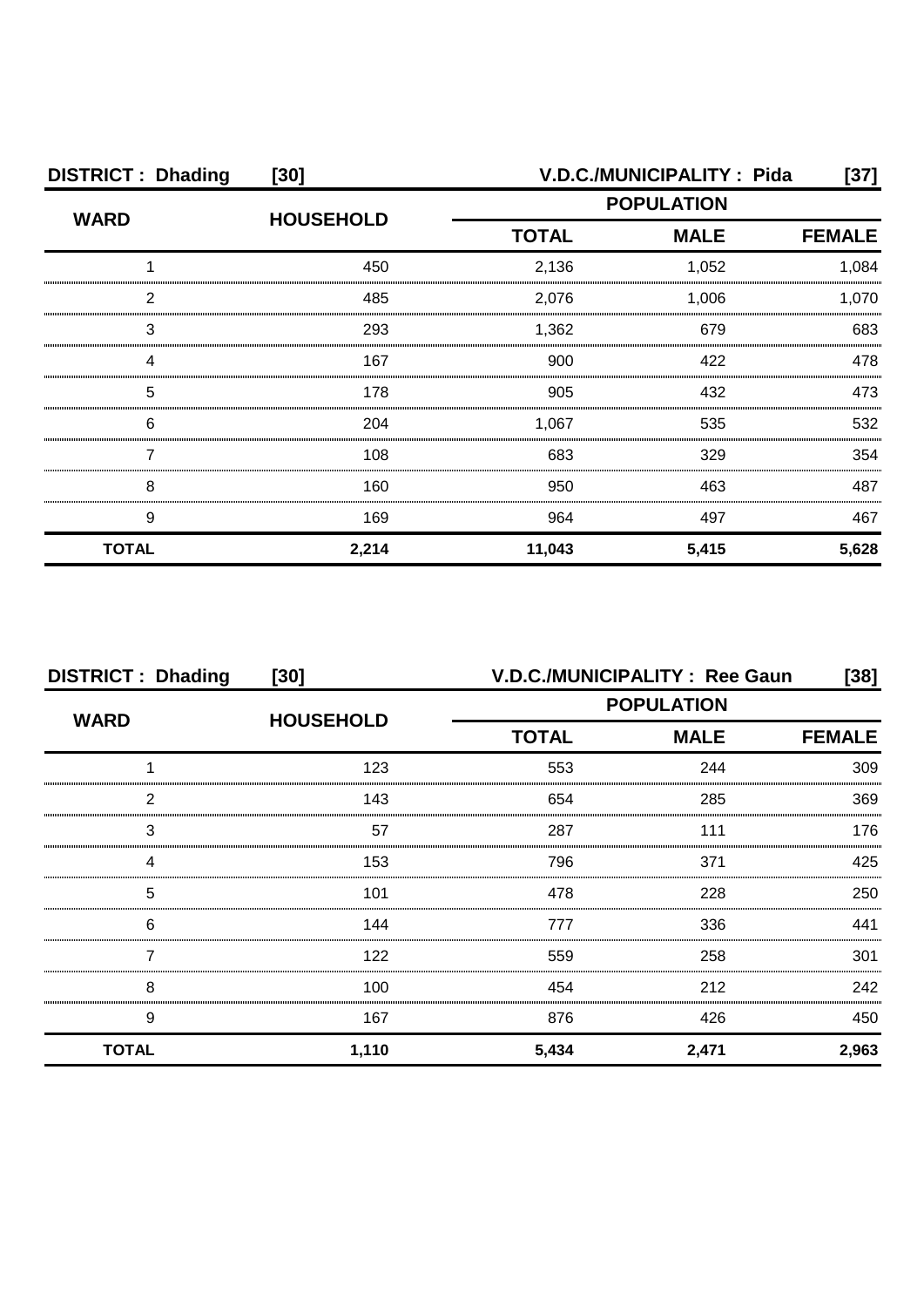| <b>DISTRICT: Dhading</b> | $[30]$           | V.D.C./MUNICIPALITY: Salang<br>[39] |                              |       |  |
|--------------------------|------------------|-------------------------------------|------------------------------|-------|--|
| <b>WARD</b>              | <b>HOUSEHOLD</b> | <b>POPULATION</b>                   |                              |       |  |
|                          |                  | <b>TOTAL</b>                        | <b>MALE</b><br><b>FEMALE</b> |       |  |
|                          | 116              | 593                                 | 283                          | 310   |  |
| っ                        | 70               | 328                                 | 149                          | 179   |  |
| З                        | 108              | 538                                 | 252                          | 286   |  |
|                          | 113              | 534                                 | 254                          | 280   |  |
| 5                        | 145              | 824                                 | 414                          | 410   |  |
| 6                        | 74               | 322                                 | 144                          | 178   |  |
|                          | 146              | 729                                 | 324                          | 405   |  |
| 8                        | 203              | 957                                 | 429                          | 528   |  |
| 9                        | 165              | 825                                 | 406                          | 419   |  |
| <b>TOTAL</b>             | 1,140            | 5,650                               | 2,655                        | 2,995 |  |

| <b>DISTRICT: Dhading</b> | $[30]$           |              | V.D.C./MUNICIPALITY: Salyankot | [40]  |  |
|--------------------------|------------------|--------------|--------------------------------|-------|--|
| <b>WARD</b>              | <b>HOUSEHOLD</b> |              | <b>POPULATION</b>              |       |  |
|                          |                  | <b>TOTAL</b> | <b>MALE</b>                    |       |  |
|                          | 146              | 631          | 255                            | 376   |  |
| 2                        | 88               | 379          | 149                            | 230   |  |
| 3                        | 92               | 414          | 170                            | 244   |  |
| Δ                        | 125              | 541          | 221                            | 320   |  |
| 5                        | 141              | 632          | 246                            | 386   |  |
| 6                        | 56               | 219          | 96                             | 123   |  |
|                          | 151              | 668          | 295                            | 373   |  |
| 8                        | 170              | 711          | 317                            | 394   |  |
| 9                        | 154              | 725          | 364                            | 361   |  |
| <b>TOTAL</b>             | 1,123            | 4,920        | 2,113                          | 2,807 |  |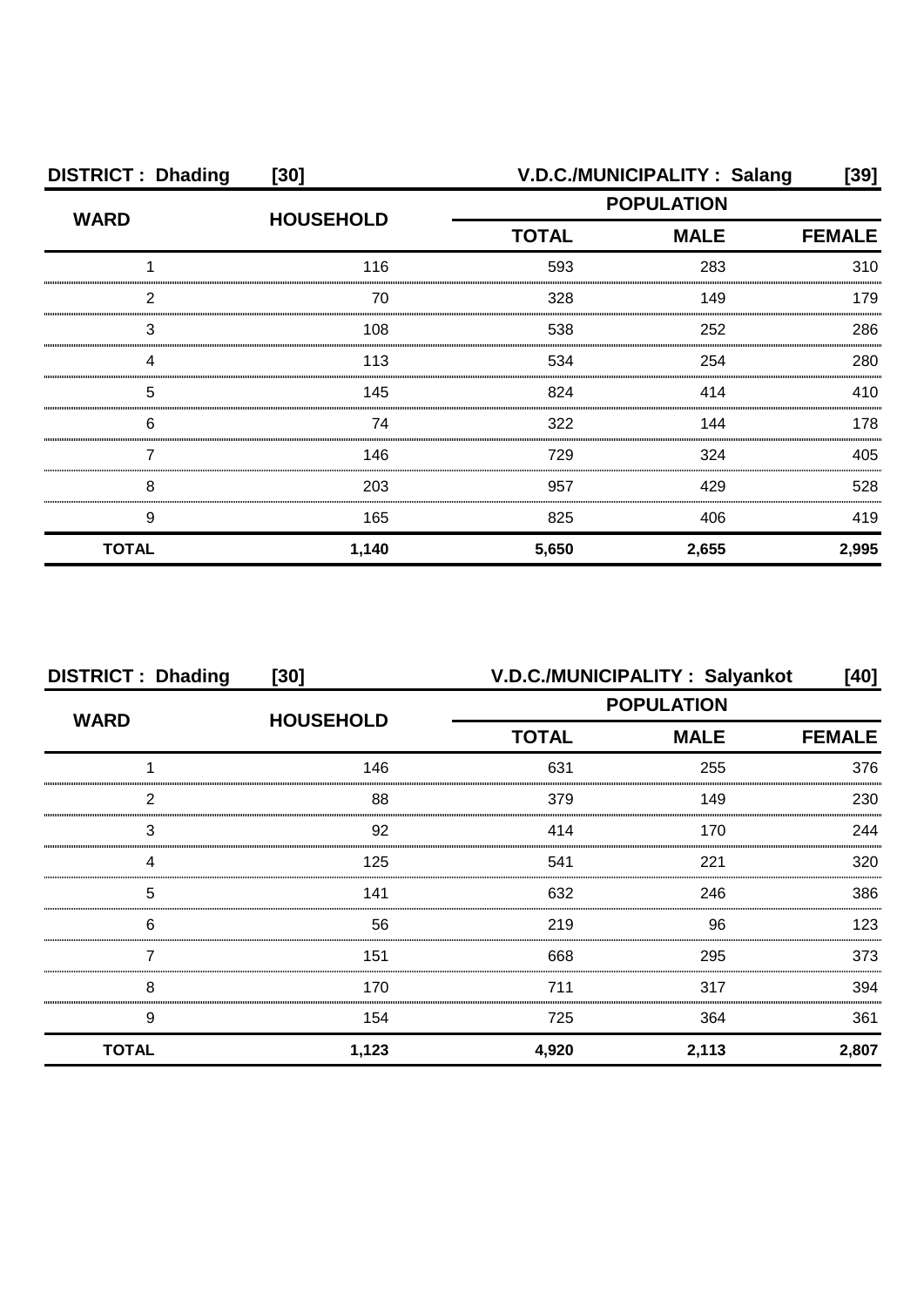| <b>DISTRICT: Dhading</b> | $[30]$           | V.D.C./MUNICIPALITY: Salyantar |                              | [41]  |  |
|--------------------------|------------------|--------------------------------|------------------------------|-------|--|
| <b>WARD</b>              | <b>HOUSEHOLD</b> | <b>POPULATION</b>              |                              |       |  |
|                          |                  | <b>TOTAL</b>                   | <b>MALE</b><br><b>FEMALE</b> |       |  |
|                          | 191              | 861                            | 392                          | 469   |  |
| っ                        | 206              | 945                            | 422                          | 523   |  |
| 3                        | 168              | 774                            | 345                          | 429   |  |
|                          | 148              | 719                            | 329                          | 390   |  |
| 5                        | 142              | 626                            | 264                          | 362   |  |
| 6                        | 144              | 645                            | 280                          | 365   |  |
|                          | 262              | 1,074                          | 479                          | 595   |  |
| 8                        | 431              | 1,890                          | 867                          | 1,023 |  |
| 9                        | 99               | 358                            | 161                          | 197   |  |
| <b>TOTAL</b>             | 1,791            | 7,892                          | 3,539                        | 4,353 |  |

| <b>DISTRICT: Dhading</b> | $[30]$           | V.D.C./MUNICIPALITY: Sangkosh |             | [42]          |
|--------------------------|------------------|-------------------------------|-------------|---------------|
| <b>WARD</b>              | <b>HOUSEHOLD</b> | <b>POPULATION</b>             |             |               |
|                          |                  | <b>TOTAL</b>                  | <b>MALE</b> | <b>FEMALE</b> |
|                          | 143              | 597                           | 258         | 339           |
| っ                        | 175              | 796                           | 391         | 405           |
| 3                        | 314              | 1,415                         | 655         | 760           |
|                          | 113              | 489                           | 216         | 273           |
| 5                        | 139              | 631                           | 280         | 351           |
| 6                        | 80               | 330                           | 153         | 177           |
|                          | 124              | 605                           | 269         | 336           |
| 8                        | 102              | 415                           | 173         | 242           |
| 9                        | 54               | 243                           | 101         | 142           |
| <b>TOTAL</b>             | 1,244            | 5,521                         | 2,496       | 3,025         |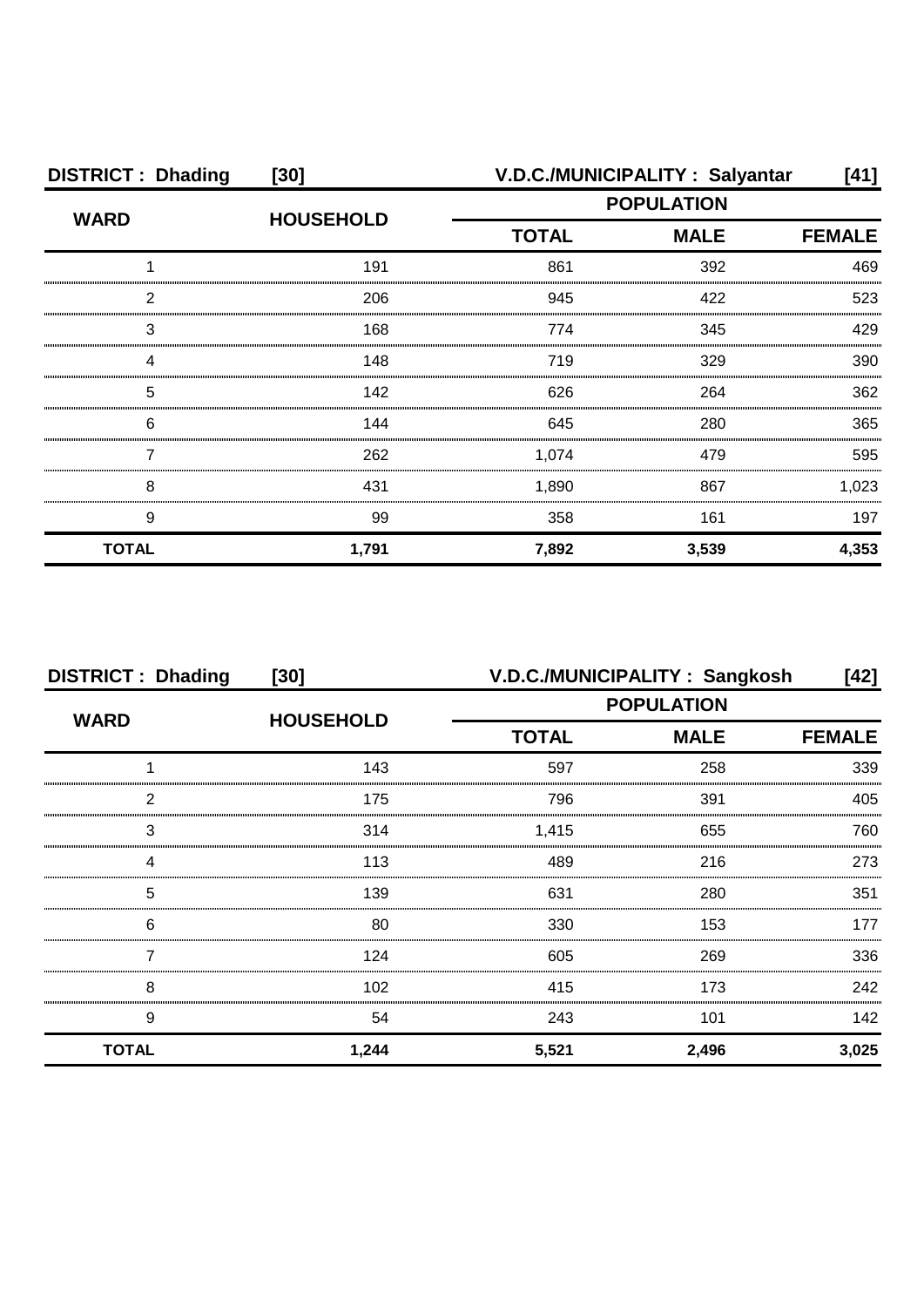| <b>DISTRICT: Dhading</b> | $[30]$           | V.D.C./MUNICIPALITY: Satyadevi |             |       |
|--------------------------|------------------|--------------------------------|-------------|-------|
| <b>WARD</b>              | <b>HOUSEHOLD</b> | <b>POPULATION</b>              |             |       |
|                          |                  | <b>TOTAL</b>                   | <b>MALE</b> |       |
|                          | 80               | 349                            | 167         | 182   |
| 2                        | 58               | 276                            | 117         | 159   |
| З                        | 100              | 498                            | 232         | 266   |
|                          | 71               | 291                            | 124         | 167   |
| 5                        | 101              | 451                            | 191         | 260   |
| 6                        | 68               | 285                            | 120         | 165   |
|                          | 77               | 323                            | 135         | 188   |
| 8                        | 109              | 467                            | 203         | 264   |
| 9                        | 96               | 382                            | 165         | 217   |
| <b>TOTAL</b>             | 760              | 3,322                          | 1,454       | 1,868 |

| <b>DISTRICT: Dhading</b> | $[30]$           | V.D.C./MUNICIPALITY: Semjong<br>[44] |                              |       |
|--------------------------|------------------|--------------------------------------|------------------------------|-------|
| <b>WARD</b>              | <b>HOUSEHOLD</b> | <b>POPULATION</b>                    |                              |       |
|                          |                  | <b>TOTAL</b>                         | <b>MALE</b><br><b>FEMALE</b> |       |
|                          | 104              | 411                                  | 178                          | 233   |
| 2                        | 92               | 421                                  | 188                          | 233   |
| 3                        | 76               | 278                                  | 123                          | 155   |
| 4                        | 102              | 396                                  | 172                          | 224   |
| 5                        | 110              | 448                                  | 207                          | 241   |
| 6                        | 95               | 331                                  | 150                          | 181   |
|                          | 66               | 256                                  | 116                          | 140.  |
| 8                        | 114              | 435                                  | 189                          | 246   |
| 9                        | 88               | 330                                  | 131                          | 199   |
| <b>TOTAL</b>             | 847              | 3,306                                | 1,454                        | 1,852 |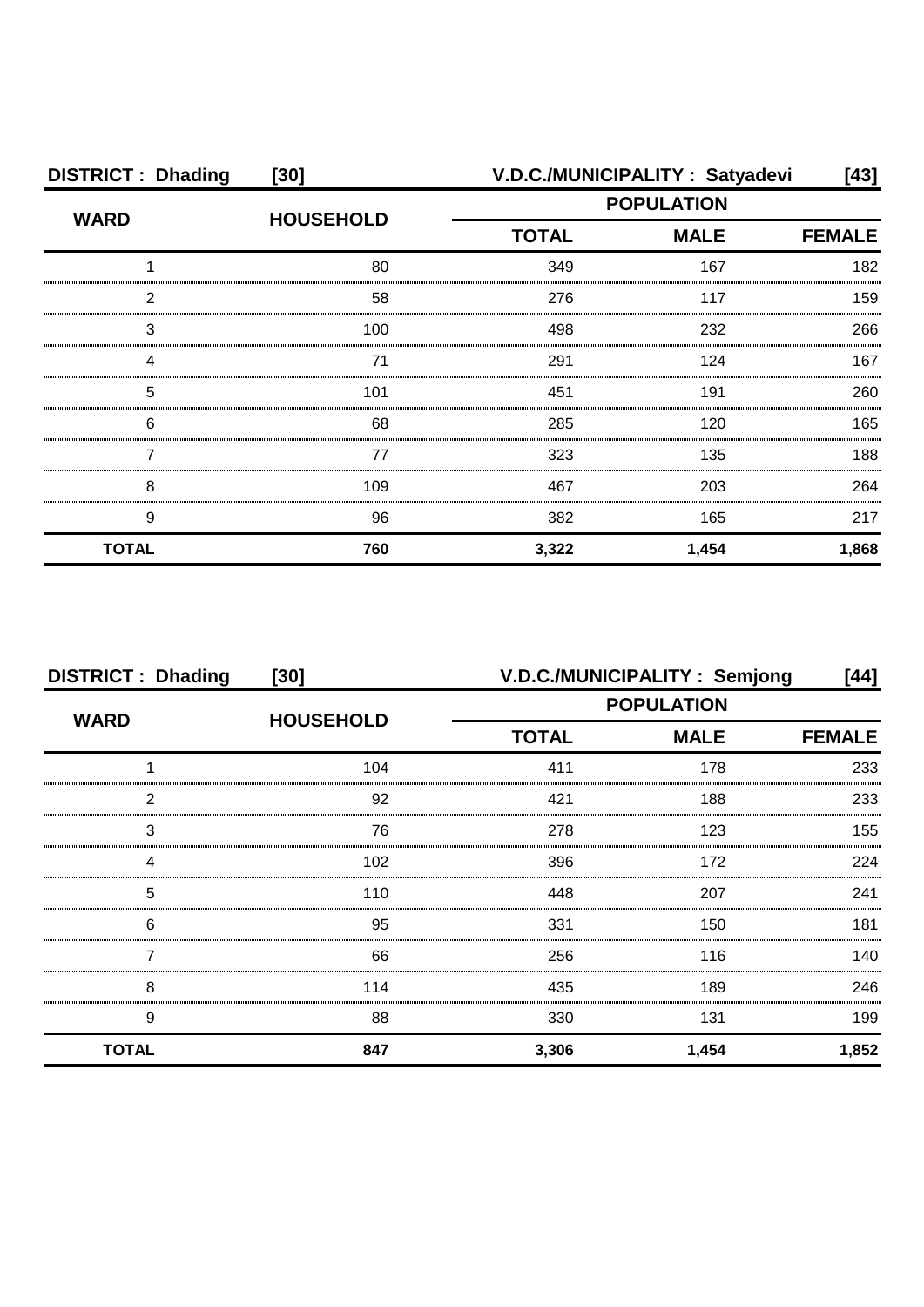| <b>DISTRICT: Dhading</b> | $[30]$           | V.D.C./MUNICIPALITY: Sertung<br>[45] |                              |       |
|--------------------------|------------------|--------------------------------------|------------------------------|-------|
| <b>WARD</b>              | <b>HOUSEHOLD</b> |                                      | <b>POPULATION</b>            |       |
|                          |                  | <b>TOTAL</b>                         | <b>MALE</b><br><b>FEMALE</b> |       |
|                          | 112              | 476                                  | 229                          | 247   |
| 2                        | 98               | 438                                  | 204                          | 234   |
| З                        | 60               | 256                                  | 103                          | 153   |
|                          | 66               | 271                                  | 131                          | 140   |
| 5                        | 117              | 482                                  | 209                          | 273   |
| 6                        | 86               | 387                                  | 164                          | 223   |
|                          | 98               | 433                                  | 195                          | 238   |
| 8                        | 97               | 413                                  | 181                          | 232   |
| 9                        | 83               | 441                                  | 209                          | 232   |
| <b>TOTAL</b>             | 817              | 3,597                                | 1,625                        | 1,972 |

| <b>DISTRICT: Dhading</b> | $[30]$           |              | V.D.C./MUNICIPALITY: Sunaula Bazar | [46]          |  |
|--------------------------|------------------|--------------|------------------------------------|---------------|--|
|                          | <b>HOUSEHOLD</b> |              | <b>POPULATION</b>                  |               |  |
| <b>WARD</b>              |                  | <b>TOTAL</b> | <b>MALE</b>                        | <b>FEMALE</b> |  |
|                          | 151              | 607          | 283                                | 324           |  |
| 2                        | 118              | 502          | 216                                | 286           |  |
| 3                        |                  | 307          | 138                                | 169           |  |
| Δ                        | 253              | 1,263        | 581                                | 682           |  |
| 5                        | 94               | 374          | 161                                | 213           |  |
| 6                        | 233              | 963          | 434                                | 529           |  |
|                          | 321              | 1,364        | 602                                | 762           |  |
| 8                        | 198              | 880          | 370                                | 510           |  |
| 9                        | 91               | 362          | 147                                | 215           |  |
| <b>TOTAL</b>             | 1,530            | 6,622        | 2,932                              | 3,690         |  |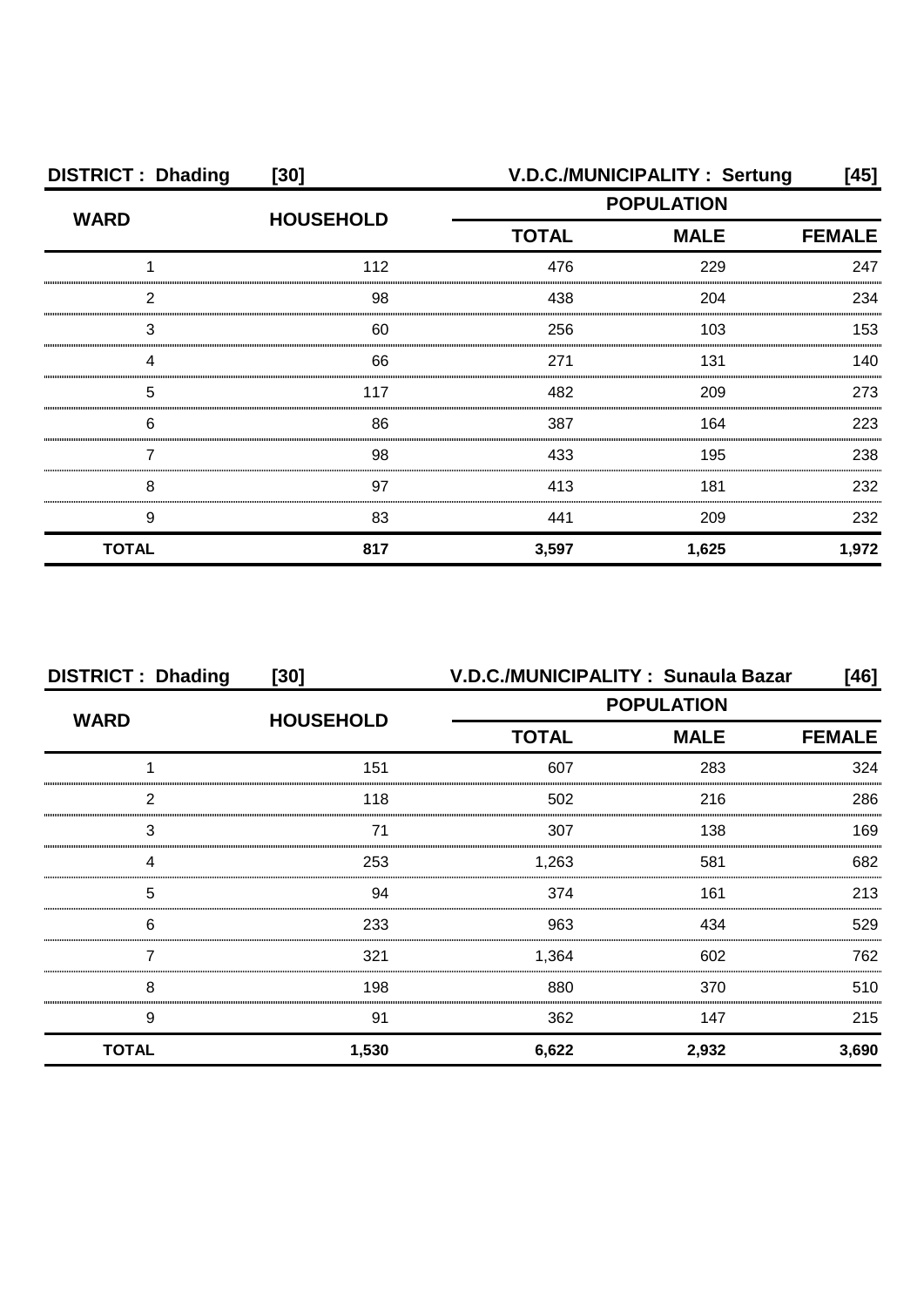| <b>DISTRICT: Dhading</b> | $[30]$           |                   | V.D.C./MUNICIPALITY: Tasarpu | [47]          |
|--------------------------|------------------|-------------------|------------------------------|---------------|
| <b>WARD</b>              | <b>HOUSEHOLD</b> | <b>POPULATION</b> |                              |               |
|                          |                  | <b>TOTAL</b>      | <b>MALE</b>                  | <b>FEMALE</b> |
|                          | 175              | 733               | 360                          | 373           |
| 2                        | 137              | 739               | 368                          | 371           |
| 3                        | 79               | 314               | 141                          | 173           |
|                          | 85               | 369               | 179                          | 190           |
| 5                        | 61               | 321               | 161                          | 160           |
| 6                        | 85               | 446               | 198                          | 248           |
|                          | 122              | 613               | 310                          | 303           |
| 8                        | 136              | 635               | 331                          | 304           |
| 9                        | 218              | 981               | 446                          | 535           |
| <b>TOTAL</b>             | 1,098            | 5,151             | 2,494                        | 2,657         |

| <b>DISTRICT: Dhading</b> | $[30]$           | <b>V.D.C./MUNICIPALITY: Thakre</b><br>[48] |                              |       |  |
|--------------------------|------------------|--------------------------------------------|------------------------------|-------|--|
| <b>WARD</b>              | <b>HOUSEHOLD</b> | <b>POPULATION</b>                          |                              |       |  |
|                          |                  | <b>TOTAL</b>                               | <b>MALE</b><br><b>FEMALE</b> |       |  |
|                          | 122              | 589                                        | 275                          | 314   |  |
| っ                        | 228              | 1,042                                      | 498                          | 544   |  |
| 3                        | 611              | 2,812                                      | 1,412                        | 1,400 |  |
|                          | 317              | 1,382                                      | 662                          | 720   |  |
| 5                        | 157              | 755                                        | 377                          | 378   |  |
| 6                        | 76               | 370                                        | 170                          | 200   |  |
|                          | 125              | 550                                        | 271                          | 279   |  |
| 8                        | 230              | 1,031                                      | 480                          | 551   |  |
| 9                        | 275              | 1,307                                      | 636                          | 671   |  |
| <b>TOTAL</b>             | 2,141            | 9,838                                      | 4,781                        | 5,057 |  |